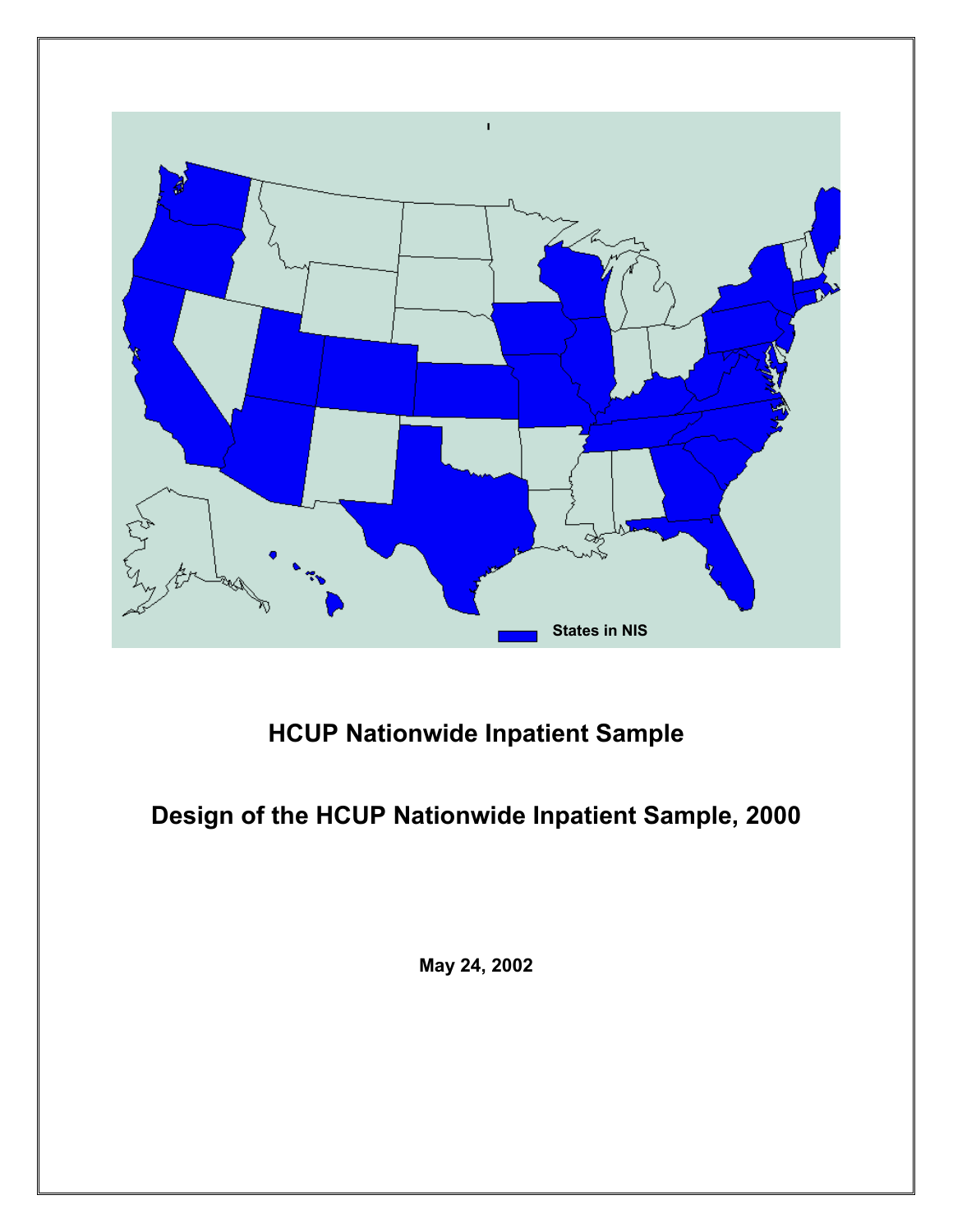# **Table of Contents**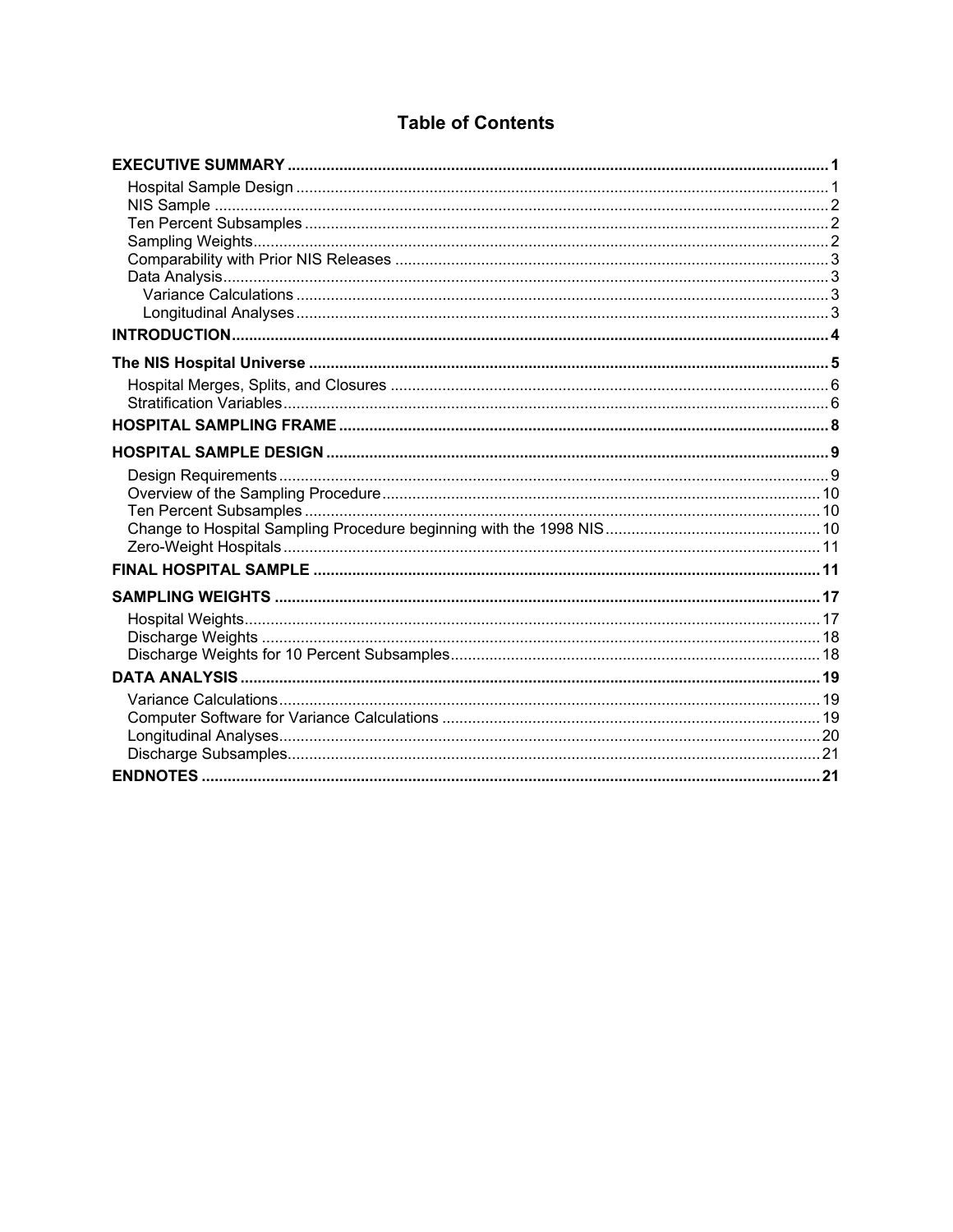# **Index of Tables**

|  | Table 6. Number of Hospitals in the 2000 Universe, Frame, Target, Sample and Surplus by Region  12 |  |
|--|----------------------------------------------------------------------------------------------------|--|
|  |                                                                                                    |  |
|  | Table 8. Number of Hospitals and Discharges in the 2000 Universe, Frame, and Sample for States in  |  |
|  | Table 9. Texas Hospitals Included and Excluded from Sampling Frame by Bed Size Category  15        |  |
|  | Table 10. Texas Hospitals and Discharges Included and Excluded from Sampling Frame By Control 16   |  |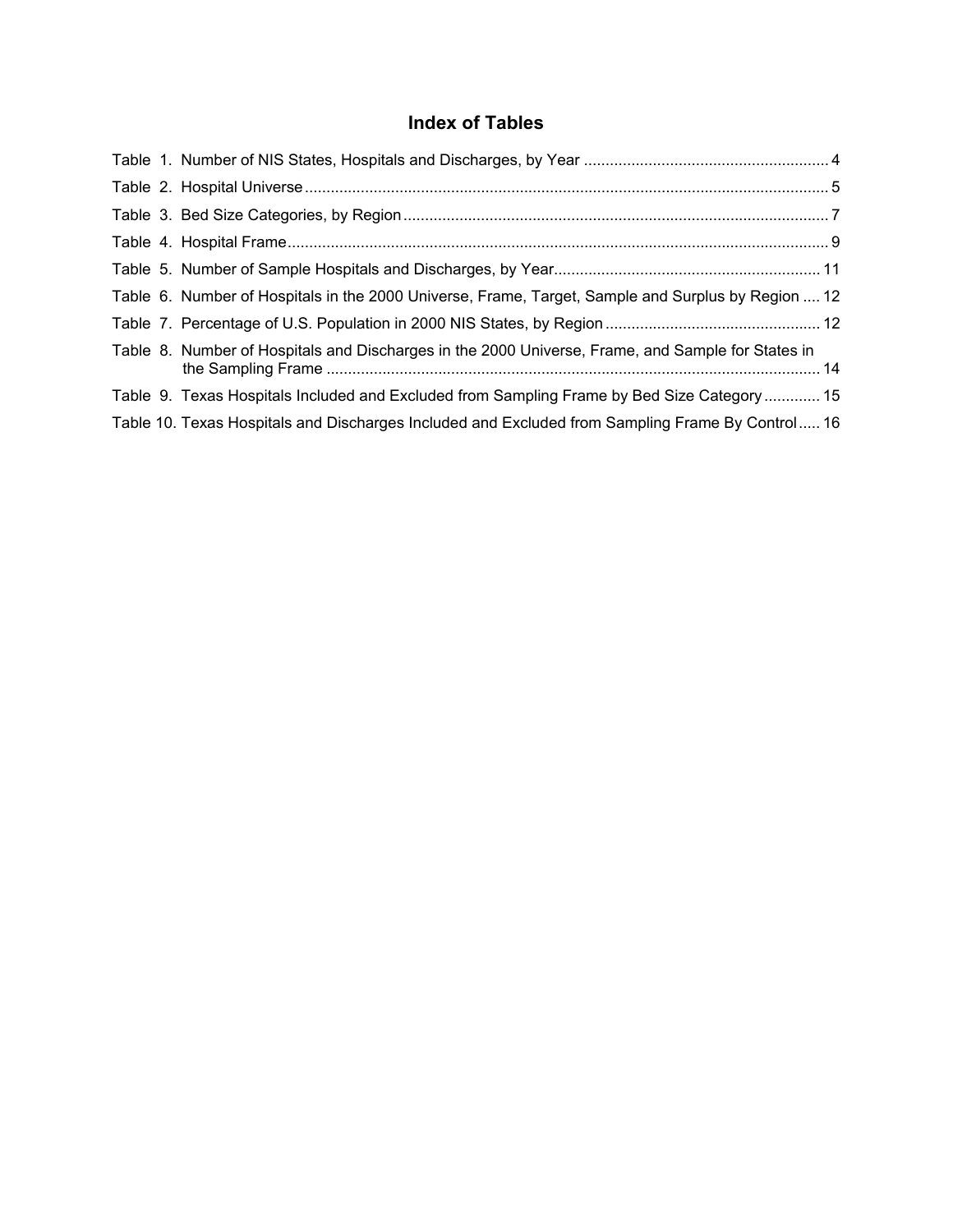# **EXECUTIVE SUMMARY**

<span id="page-3-0"></span>The Nationwide Inpatient Sample (NIS) of the Healthcare Cost and Utilization Project (HCUP) was developed to provide analyses of hospital utilization, charges and quality of care across the United States. The target universe includes all discharges from non-rehabilitation, community hospitals in the United States that were open during any part of the calendar year 2000. There were 4,839 hospitals in the hospital universe in 2000. The 2000 NIS comprises all discharges from a sample of hospitals in this target universe.

This report provides a detailed description of the 2000 NIS sample design, as well as a summary of the resultant hospital sample. Sample weights were developed to obtain national estimates of hospital and inpatient parameters. These weights and other special-use weights are described in detail. Previous NIS releases covered 1988 through 1999. Cumulative information is provided for all previous years to provide a longitudinal view of the database.

#### **Hospital Sample Design**

The sampling frame of hospitals was composed of all AHA community hospitals in each of the frame states that could be matched to the discharge data provided to HCUP. There were 3,034 hospitals in the 2000 sampling frame, a 20% increase from the 1999 NIS. The NIS is a stratified probability sample of hospitals in the frame, with sampling probabilities calculated to select 20 percent of the universe contained in each stratum. The overall objective was to select a sample of hospitals generalizable to the target universe. With this objective in mind, NIS sampling strata were defined based on five hospital characteristics contained in the AHA hospital files.

- 1. Geographic Region Northeast, Midwest, West, and South;
- 2. Control public, private not-for-profit and proprietary;
- 3. Location urban or rural;
- 4. Teaching Status teaching or non-teaching;
- 5. Bed size small, medium, and large.

Once the universe of hospitals was stratified, up to 20 percent of the total number of U.S. hospitals was randomly selected within each stratum. If too few frame hospitals were in the stratum, then all frame hospitals were selected for the NIS, subject to sampling restrictions specified by states. The resulting sample included 994 hospitals, 20.5% of the total hospital universe.

At the time the 2000 sample was drawn, the Agency for Healthcare Research and Quality (AHRQ) had agreements with data sources from twenty-eight states. Over 90% of the hospital universe is included in the sampling frame for all but five of these states. For four states, Hawaii, Illinois, Missouri and South Carolina, sampling restrictions were dictated by the data source with the result that 61% to 82% of state hospitals were included in the sampling frame. (Restrictions from other states did not have an appreciable effect on the percentage of hospitals in the sampling frame.)

For one state, Texas, only 70% of the hospitals supplied data to HCUP. Certain Texas state-licensed hospitals, primarily the smaller hospitals, are exempt from statutory reporting requirements. As a result, small hospitals are substantially less likely to be included in the sampling frame, while larger hospitals are more likely to be included. Although the number of hospitals omitted appears sizable, these missing hospitals contain only 6% of Texas discharges.

While 20% of the hospitals from each region are selected for the NIS, the comprehensiveness of the sampling frame varies by region. In the Northeast, 90% of hospitals are included in the sampling frame, while 77% of those hospitals in the West are included, with 63% in the South, and 40% in the Midwest.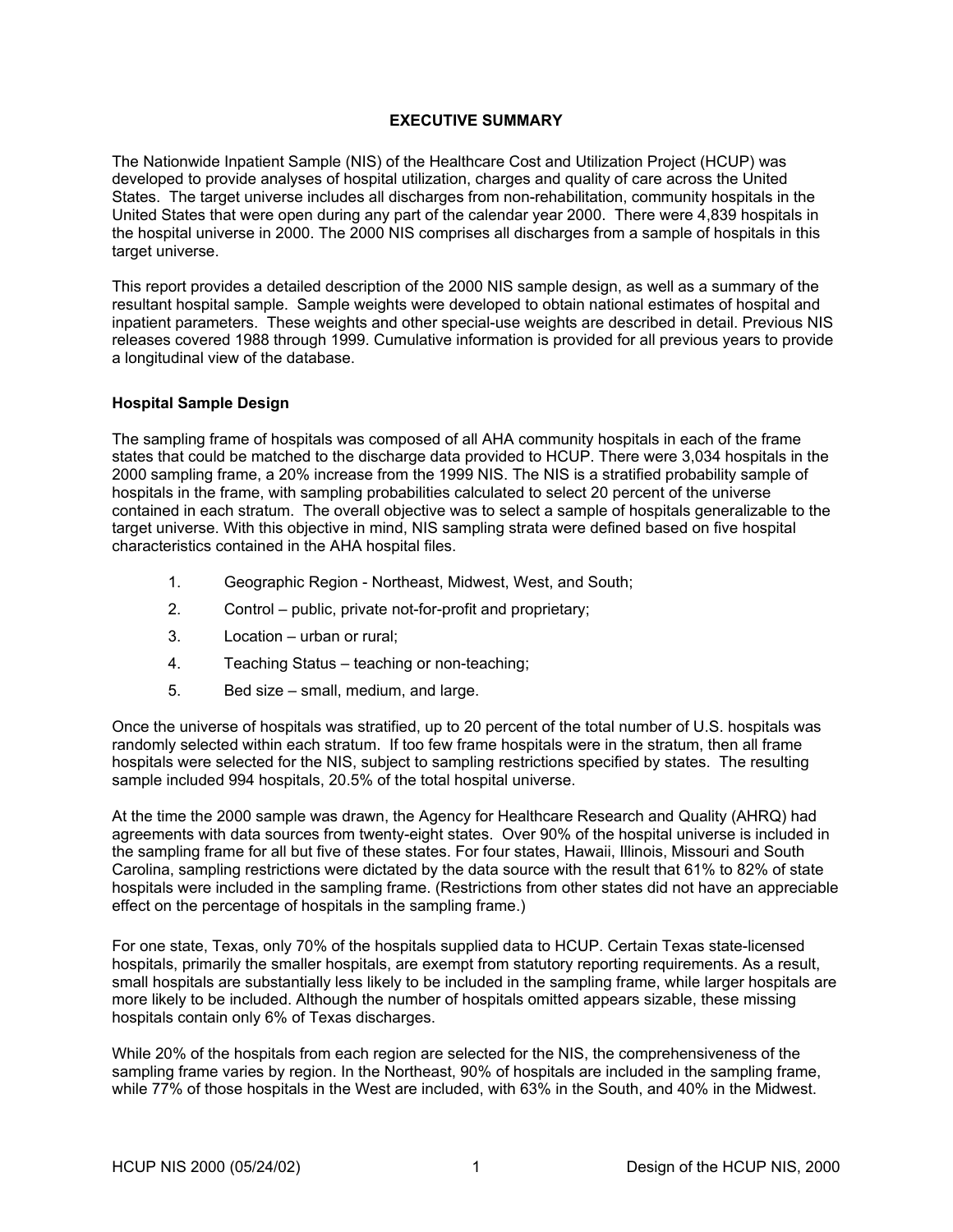<span id="page-4-0"></span>Because the NIS sampling frame has a disproportionate representation of the more populous states, and hospitals with more annual discharges, its comprehensiveness in terms of discharges is higher. The proportion of the regional population in the NIS states ranges from 95% in the Northeast to 45% in the Midwest.

## **NIS Sample**

The final NIS sample included 7,450,992 discharges from 994 hospitals selected from all 28 frame states. Hospitals were sampled throughout each region of the United States. In the Northeast and West, where a higher proportion of states are represented, relatively fewer hospitals are sampled from each state than in the South and Midwest, where the proportion of states in the NIS is lower.

Ideally, relationships among outcomes and their correlates estimated from the NIS should generally hold across all U.S. hospitals. However, since only 28 states contributed data to this 2000 release, some estimates may differ from estimates derived from comparative data sources. See the *1999 HCUP Nationwide Inpatient Sample (NIS) Comparison Report* for a comparison of statistics calculated from the 1999 NIS with estimates from databases with similar populations to assess the comparability of estimates. This special report is available on the 2000 NIS Documentation CD-ROM and on the HCUP Web site at [http://www.ahrq.gov/data/hcup/](http://www.ahrq.gov/data/hcup).

## **Ten Percent Subsamples**

Two non-overlapping 10 percent subsamples of discharges are drawn from the NIS file for several reasons pertaining to data analysis. One reason for creating the subsamples was to reduce processing costs for selected studies that will not require the entire NIS. Another reason is that the two subsamples may be used to validate models and obtain unbiased estimates of standard errors. The subsamples were selected by drawing every tenth discharge starting with two different randomly selected starting points. Having a different starting point for each of the two subsamples guaranteed that the resulting subsamples would not overlap.

#### **Sampling Weights**

It is necessary to incorporate sample weights to obtain national estimates. Therefore, sample weights were developed separately for hospital- and discharge-level analyses. Within a stratum, each NIS sample hospital's universe weight is equal to the number of universe hospitals it represents during the year. Since 20% of the AHA universe hospitals in each stratum are sampled when possible, the hospital weights are usually around five. The calculations for discharge-level sampling weights are similar to the calculations of hospital-level sampling weights. In the 10 percent subsamples, each discharge has a 10 percent chance of being drawn. Therefore, the discharge weights are multiplied by 10 for each of the subsamples.

In the 2000 NIS files, the discharge weight data elements are named DISCWT and DISCWTCHARGE.

- Prior to the 2000 NIS, DISCWTCHARGE is not available, and DISCWT should be used to create all national estimates.
- For the 2000 NIS, DISCWT should be used to create national estimates for all analyses except those that involve total charges, and DISCWTCHARGE should be used to create national estimates of total charges. Texas discharges were not included in the calculation of DISCWTCHARGE, and DISCWTCHARGE was set to zero for all Texas discharges because total charges were not available for the first half of the year from that state. Consequently, DISCWTCHARGE differs from DISCWT for NIS hospitals in the South region.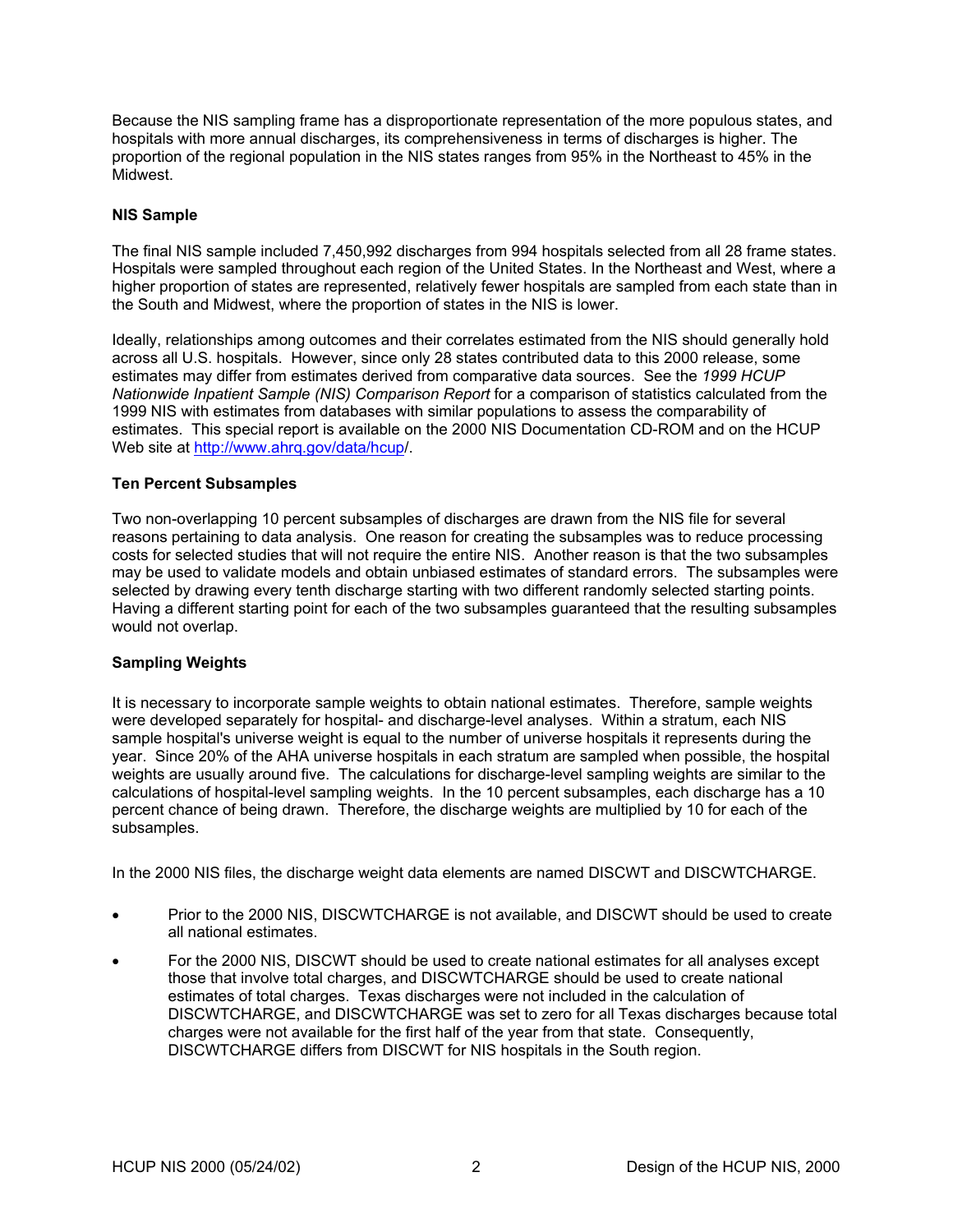#### <span id="page-5-0"></span>**Comparability with Prior NIS Releases**

There has been an upward trend since the first NIS release across several dimensions: there are more states, more hospitals, more discharges and greater representativeness of the national population. The latter is a natural result of the major increase in states included in the sampling frame. The twenty-eight 2000 NIS states include four more states than the 1999 NIS and 20 more states than the original 1988 NIS. The four Southern states added to the 2000 NIS have substantially increased the percentage of the regional population included, from 46% in the 1999 NIS to 81% in the 2000 NIS. The annual number of hospitals in the NIS has grown from 758 for 1988 to the present 994, while the number of annual discharges has increased from 5.2 million to the current 7.5 million.

## **Data Analysis**

#### Variance Calculations

It may be important for researchers to calculate a measure of precision for some estimates based on the NIS sample data. Variance estimates must take into account both the sampling design and the form of the statistic. Standard formulas for a stratified, single-stage cluster sampling without replacement may be used to calculate statistics and their variances in most applications.

The NIS database includes a Hospital Weights file with variables required by statistical software to calculate finite population statistics. In addition to the sample weights described earlier, hospital identifiers (Primary Sampling Units or PSUs), stratification variables, and stratum-specific totals for the numbers of discharges and hospitals are included so that finite-population corrections (FPCs) can be applied to variance estimates.

#### Longitudinal Analyses

All frame hospitals within a stratum have an equal probability of selection for the sample, regardless of whether they had been in prior NIS samples. This deviates from the procedure used for earlier samples, prior to data year 1998, which maximized the longitudinal component of the NIS series. Hospitals that continue in the NIS for multiple consecutive years are a subset of the hospitals in the NIS for any one of those years. Consequently, longitudinal analyses of hospital-level outcomes may be biased if they are based on any subset of NIS hospitals limited to continuous NIS membership. The analyses may be more efficient (e.g., produce more precise estimates) if they account for the potential correlation between repeated measures on the same hospital over time.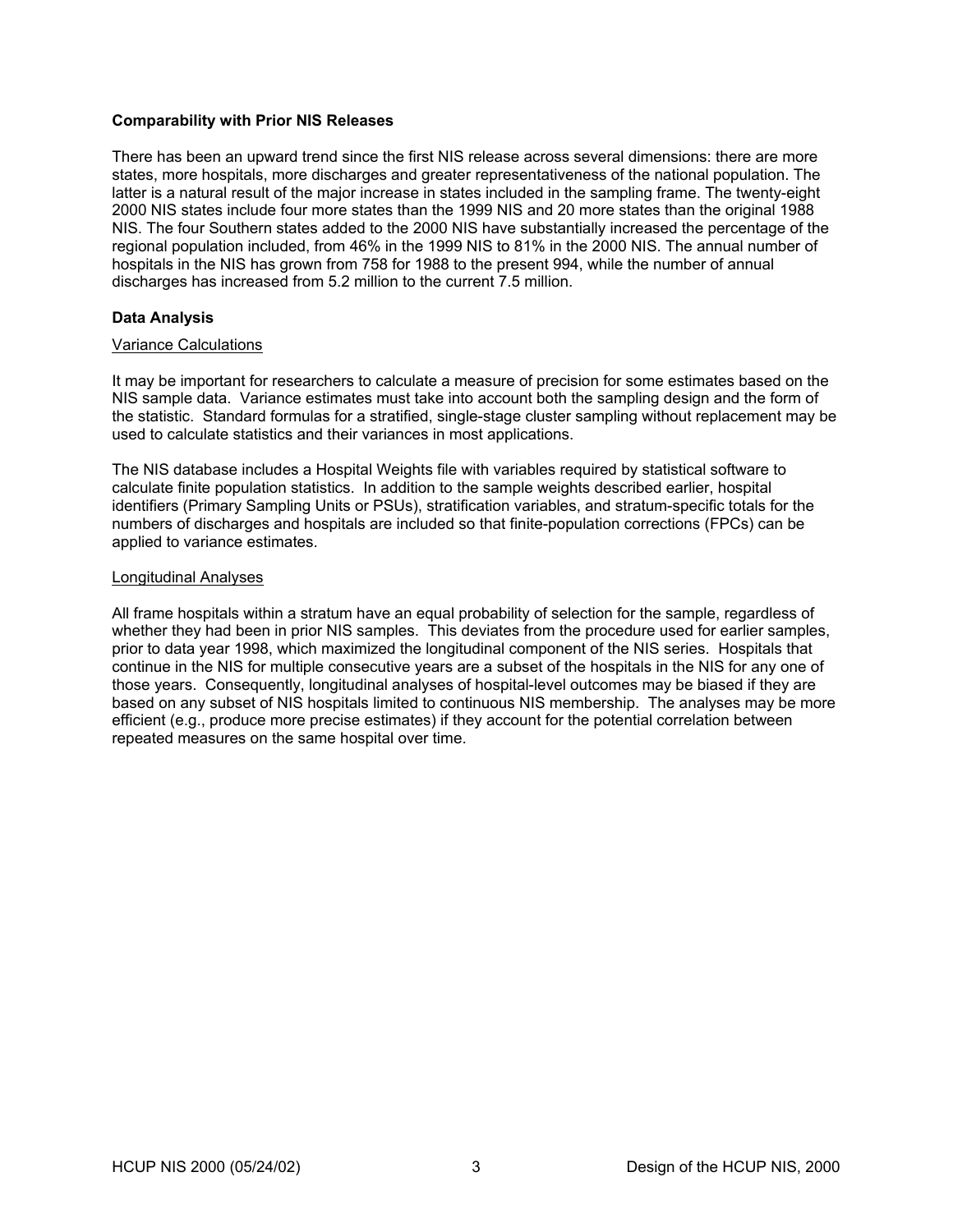# <span id="page-6-0"></span>**INTRODUCTION**

The Nationwide Inpatient Sample (NIS) of the Healthcare Cost and Utilization Project (HCUP) was developed to provide analyses of hospital utilization, charges and quality of care across the United States. The target universe includes all acute-care discharges from all community hospitals in the United States. The NIS comprises all discharges from a sample of hospitals in this target universe. The 2000 NIS includes data for calendar year 2000. Previous releases covered 1988 through 1999. [Table 1](#page-6-1) shows the number of states, hospitals and discharges in each year, and shows that prior years of HCUP included fewer states.

| Calendar<br>Year | <b>States in the Frame</b>                                                                                                          | Number of<br><b>States</b> | <b>Sample</b><br><b>Hospitals</b> | <b>Sample</b><br><b>Discharges</b><br>(Millions) |
|------------------|-------------------------------------------------------------------------------------------------------------------------------------|----------------------------|-----------------------------------|--------------------------------------------------|
| 1988-1992        | California, Colorado, Florida, Iowa,<br>Illinois, Massachusetts, New Jersey,<br>Washington, Arizona, Pennsylvania, and<br>Wisconsin | $8 - 11$                   | 758-875                           | $5.2 - 6.2$                                      |
| 1993             | Add Connecticut, Kansas, Maryland,<br>New York, Oregon, South Carolina                                                              | 17                         | 913                               | 6.5                                              |
| 1994             | No new additions                                                                                                                    | 17                         | 904                               | 6.4                                              |
| 1995             | Add Missouri, Tennessee                                                                                                             | 19                         | 938                               | 6.7                                              |
| 1996             | No new additions                                                                                                                    | 19                         | 906                               | 6.5                                              |
| 1997             | Add Georgia, Hawaii, and Utah                                                                                                       | 22                         | 1012                              | 7.1                                              |
| 1998             | No new additions                                                                                                                    | 22                         | 984                               | 6.8                                              |
| 1999             | Add Maine, Virginia                                                                                                                 | 24                         | 984                               | 7.2                                              |
| 2000             | Add Kentucky, North Carolina, Texas,<br>and West Virginia                                                                           | 28                         | 994                               | 7.5                                              |

## <span id="page-6-1"></span>**Table 1. Number of NIS States, Hospitals and Discharges, by Year**

Potential research issues focus on both discharge- and hospital-level outcomes. Discharge outcomes of interest include trends in inpatient treatments with respect to:

- frequency,
- charges,
- lengths of stay,
- effectiveness,
- quality of care,
- appropriateness, and
- access to hospital care.

Hospital outcomes of interest include:

- mortality rates,
- complication rates,
- patterns of care,
- diffusion of technology, and
- trends toward specialization.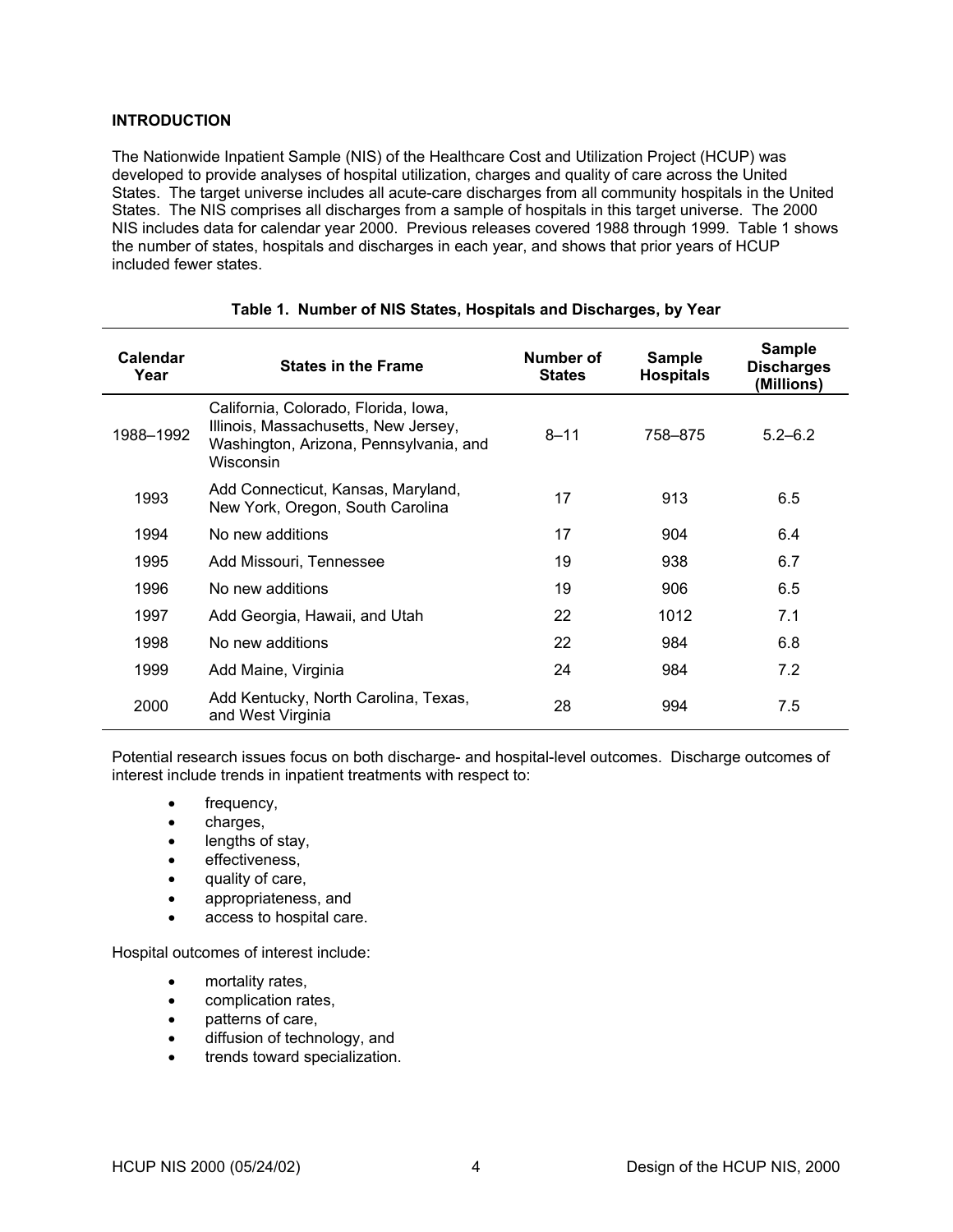<span id="page-7-0"></span>These and other outcomes are of interest for the nation as a whole and for policy-relevant inpatient subgroups defined by geographic regions, patient demographics, hospital characteristics, physician characteristics, and pay sources.

This report provides a detailed description of the NIS 2000 sample design, as well as a summary of the resultant hospital sample. Sample weights were developed to obtain national estimates of hospital and inpatient parameters. These weights are described in detail. Tables include cumulative information for all previous NIS releases to provide a longitudinal view of the database.

# **THE NIS HOSPITAL UNIVERSE**

The hospital universe is defined as all hospitals located in the U.S. that were open during any part of the calendar year and that were designated as community hospitals in the American Hospital Association (AHA) Annual Survey of Hospitals. For purposes of the NIS, the definition of a community hospital is that used by the AHA: "all nonfederal short-term general and other specialty hospitals, excluding hospital units of institutions." Consequently, Veterans Hospitals and other federal hospitals (Department of Defense and Indian Health Service) are excluded. Beginning with the 1998 NIS, rehabilitation hospitals were excluded from the NIS hospital universe because the type of care provided and the characteristics of the discharges from these hospitals were markedly different from other short-term hospitals. [Table 2](#page-7-1)  shows the number of universe hospitals for each year based on the AHA Annual Survey.

| Year | Number of<br><b>Hospitals</b> |
|------|-------------------------------|
| 1988 | 5,607                         |
| 1989 | 5,548                         |
| 1990 | 5,468                         |
| 1991 | 5,412                         |
| 1992 | 5,334                         |
| 1993 | 5,313                         |
| 1994 | 5,290                         |
| 1995 | 5,260                         |
| 1996 | 5,182                         |
| 1997 | 5,113                         |
| 1998 | 4,915                         |
| 1999 | 4,859                         |
| 2000 | 4,839                         |

# <span id="page-7-1"></span>**Table 2. Hospital Universe[1](#page-23-1)**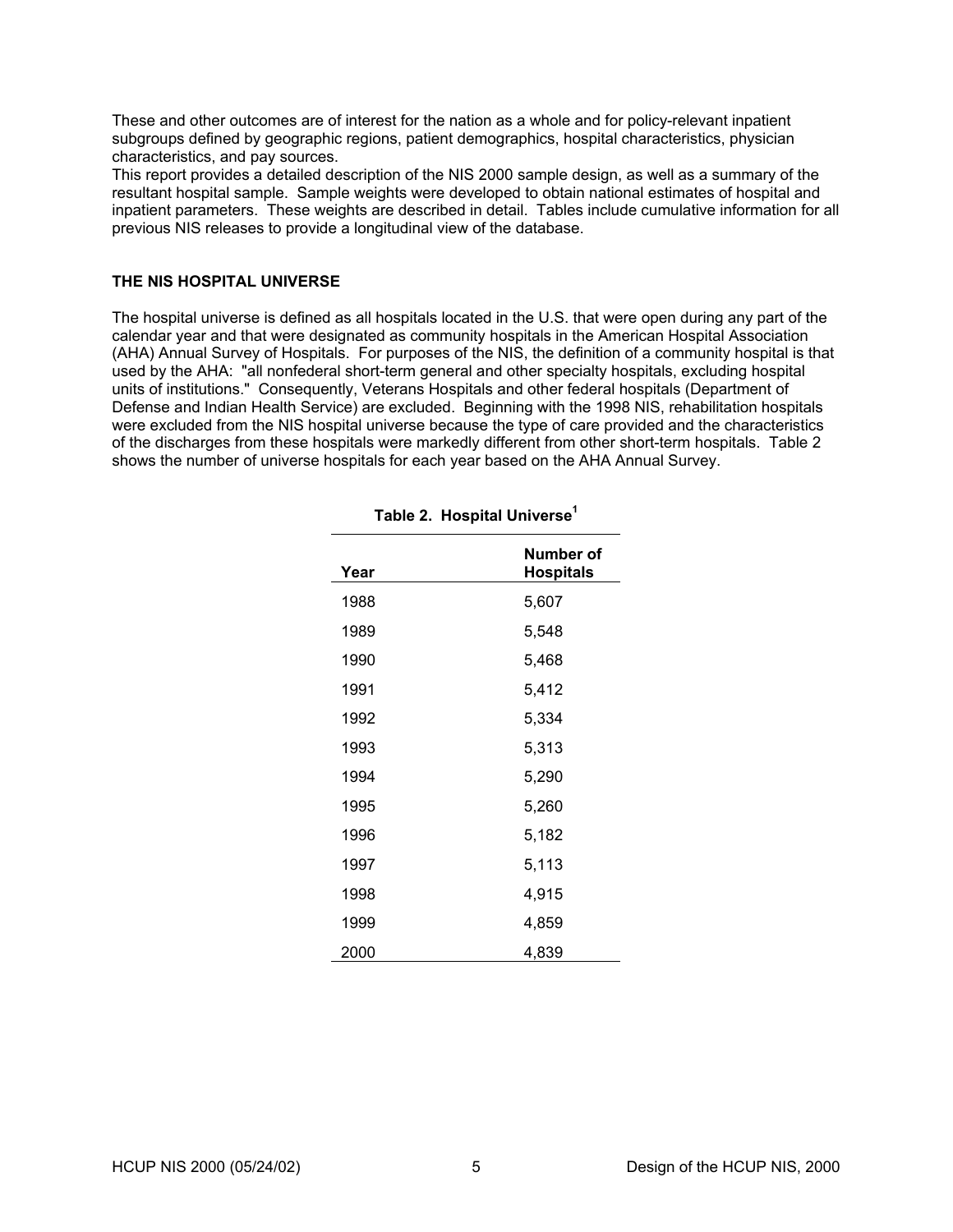# <span id="page-8-0"></span>**Hospital Merges, Splits, and Closures**

All U.S. hospital entities that were designated community hospitals in the AHA hospital file, except rehabilitation hospitals, were included in the hospital universe. Therefore, if two or more community hospitals merged to create a new community hospital, the original hospitals and the newly formed hospital were all considered separate hospital entities in the universe for the year of the merge. Likewise, if a community hospital split, the original hospital and all newly created community hospitals were separate entities in the universe for the year of the split. Finally, community hospitals that closed during a year were included as long as they were in operation during some part of the calendar year.

#### **Stratification Variables**

The NIS sampling strata were defined based on five hospital characteristics contained in the AHA hospital files. In order to improve the representativeness of the NIS, given the expansion of the number of contributing states, the sampling and weighting strategy was evaluated and revised for 1998 and subsequent data years. This included changes to the definitions of the strata variables. A full description of this process can be found in the special report on *Changes in NIS Sampling and Weighting Strategy for 1998.* This report is available on the 2000 NIS Documentation CD-ROM and on the HCUP Web site at <http://www.ahrq.gov/data/hcup>/. A description of the sampling procedures and definitions of strata variables used from 1988 through 1997 can be found in the special report: *Design of the HCUP Nationwide Inpatient Sample, Release 6.* This report is available on the 1997 NIS Documentation CD-ROM and on the HCUP Web site. Beginning with the 1998 NIS, the stratification variables were defined as follows:

- 1. *Geographic Region Northeast, Midwest, West, and South*. This is an important stratification variable because practice patterns have been shown to vary substantially by region. For example, lengths of stay tend to be longer in East Coast hospitals than in West Coast hospitals.
- 2. *Control government nonfederal (public), private not-for-profit (voluntary) and private investorowned (proprietary)*. These types of hospitals tend to have different missions and different responses to government regulations and policies. When there were enough hospitals of each type to allow it, hospitals were stratified as public, voluntary, and proprietary. This stratification was used for Southern rural, Southern urban nonteaching, and Western urban nonteaching hospitals. For smaller strata – the Midwestern rural and Western rural hospitals – a collapsed stratification of public versus private was used, with the voluntary and proprietary hospitals combined to form a single 'private' category. For all other combinations of region, location and teaching status, no stratification based on control was advisable given the number of hospitals in these cells.
- 3. *Location urban or rural.* Government payment policies often differ according to this designation. Also, rural hospitals are generally smaller and offer fewer services than urban hospitals.
- 4. *Teaching Status teaching or nonteaching*. The missions of teaching hospitals differ from nonteaching hospitals. In addition, financial considerations differ between these two hospital groups. Currently, the Medicare DRG payments are uniformly higher to teaching hospitals than to nonteaching hospitals. A hospital is considered to be a teaching hospital if it has an AMAapproved residency program, is a member of the Council of Teaching Hospitals (COTH) or has a ratio of full-time equivalent interns and residents to beds of .25 or higher.
- 5. *Bed size small, medium, and large.* Bed size categories are based on hospital beds, and are specific to the hospital's region, location and teaching status, as shown in Table 3.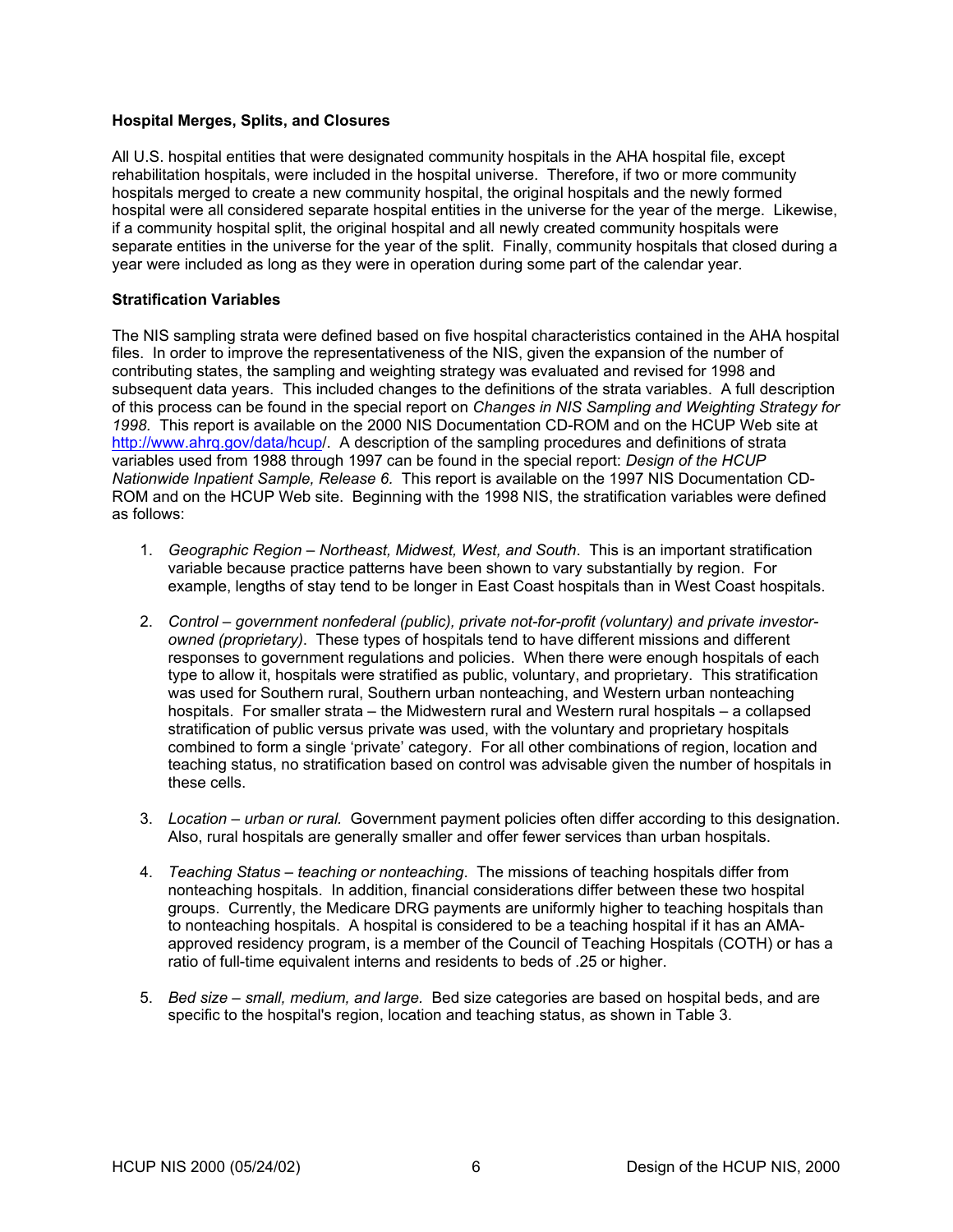<span id="page-9-0"></span>

| <b>Location and</b><br><b>Teaching Status</b> | <b>Hospital Bed size</b>      |         |        |  |  |  |  |  |
|-----------------------------------------------|-------------------------------|---------|--------|--|--|--|--|--|
|                                               | <b>Small</b><br><b>Medium</b> |         | Large  |  |  |  |  |  |
| <b>NORTHEAST</b>                              |                               |         |        |  |  |  |  |  |
| Rural                                         | $1 - 49$                      | 50-99   | $100+$ |  |  |  |  |  |
| Urban, nonteaching                            | $1 - 124$                     | 125-199 | $200+$ |  |  |  |  |  |
| Urban, teaching                               | $1 - 249$                     | 250-424 | $425+$ |  |  |  |  |  |
|                                               | <b>MIDWEST</b>                |         |        |  |  |  |  |  |
| Rural                                         | $1 - 29$                      | 30-49   | $50+$  |  |  |  |  |  |
| Urban, nonteaching                            | $1 - 74$                      | 75-174  | $175+$ |  |  |  |  |  |
| Urban, teaching                               | 1-249<br>250-374              |         | $375+$ |  |  |  |  |  |
|                                               | <b>SOUTH</b>                  |         |        |  |  |  |  |  |
| Rural                                         | $1 - 39$                      | 40-74   | $75+$  |  |  |  |  |  |
| Urban, nonteaching                            | 1-99                          | 100-199 | $200+$ |  |  |  |  |  |
| Urban, teaching                               | $1 - 249$                     | 250-449 | $450+$ |  |  |  |  |  |
| <b>WEST</b>                                   |                               |         |        |  |  |  |  |  |
| Rural                                         | $1 - 24$                      | 25-44   | $45+$  |  |  |  |  |  |
| Urban, nonteaching                            | $1 - 99$                      | 100-174 | $175+$ |  |  |  |  |  |
| Urban, teaching                               | 1-199                         | 200-324 | $325+$ |  |  |  |  |  |

#### **Table 3. Bed Size Categories, by Region**

The bed size cutoff points were chosen so that approximately one-third of the hospitals in a given region, location and teaching status combination would be in each bed size category (small, medium or large). Different cutoff points for rural, urban nonteaching, and urban teaching hospitals were used because hospitals in those categories tend to be small, medium, and large, respectively. For example, a mediumsized teaching hospital would be considered a rather large rural hospital. Further, the size distribution is different among regions for each of the urban/teaching categories. For example, teaching hospitals tend to be smaller in the West than they are in the South. Using differing cutoff points in this manner avoids strata with small numbers of hospitals in them.

Rural hospitals were not split according to teaching status, because rural teaching hospitals were rare. For example, in 2000 rural teaching hospitals were less than 1% of the total hospital universe. The bed size categories were defined within location and teaching status because they would otherwise have been redundant. Rural hospitals tend to be small; urban non-teaching hospitals tend to be medium-sized; and urban teaching hospitals tend to be large. Yet it was important to recognize gradations of size within these types of hospitals. For example, in serving rural discharges, the role of "large" rural hospitals (particularly rural referral centers) often differs from the role of "small" rural hospitals.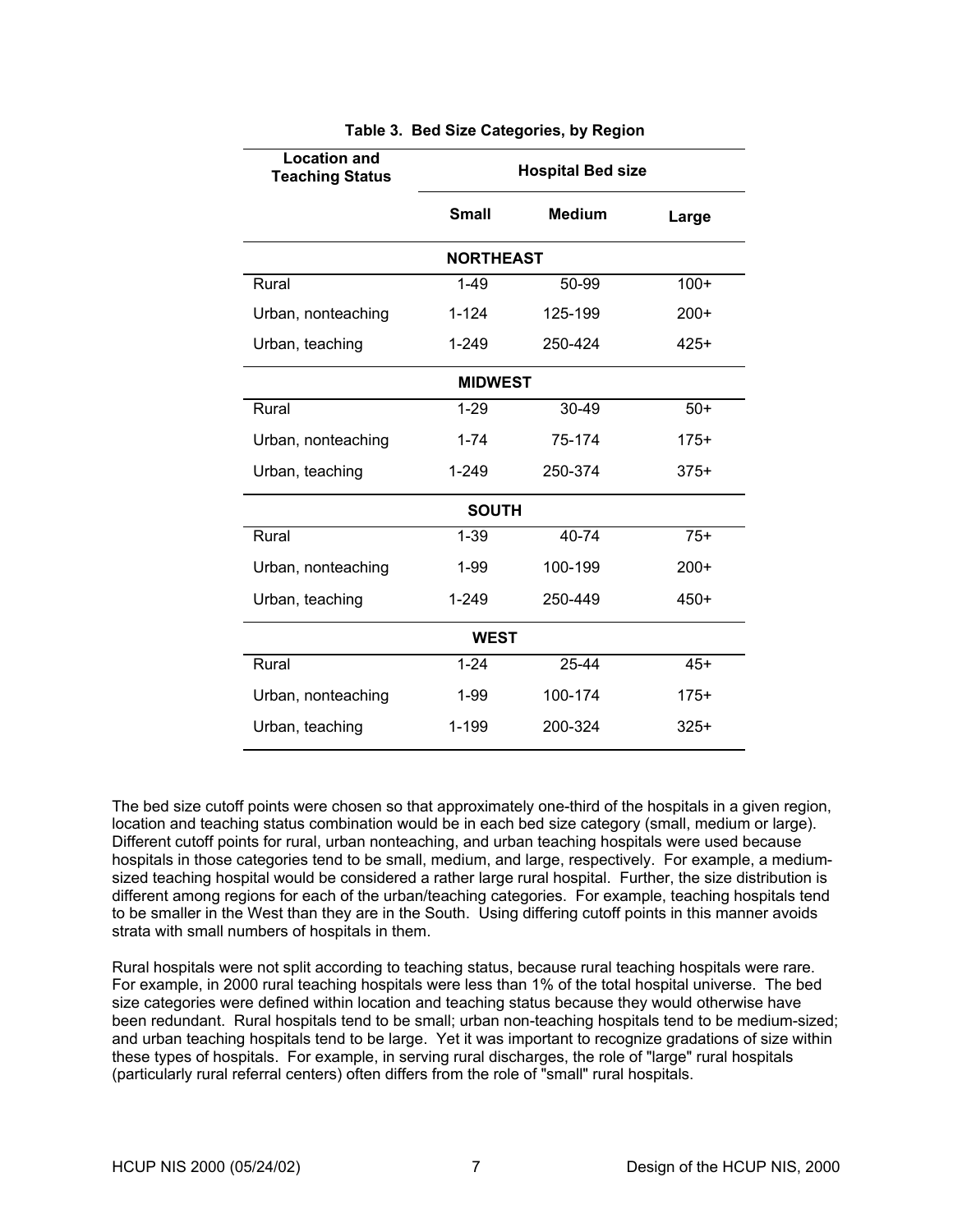<span id="page-10-0"></span>To further ensure geographic representativeness, implicit stratification variables included state and threedigit zip code (the first three digits of the hospital's five-digit zip code). The hospitals were sorted according to these variables prior to systematic random sampling.

# **HOSPITAL SAMPLING FRAME**

The *universe* of hospitals was established as all community hospitals located in the U.S. with the exception, beginning in 1998, of rehabilitation hospitals. However, it was not feasible to obtain and process all-payer discharge data from a random sample of the entire universe of hospitals because it would have been too costly to obtain data from individual hospitals, and it would have been too burdensome to process each hospital's unique data structure.

Therefore, the NIS *sampling frame* was constructed from the subset of universe hospitals that released their discharge data for research use. Two sources for all-payer discharge data were state agencies and private data organizations, primarily state hospital associations. At the time the 2000 sample was drawn, the Agency for Healthcare Research and Quality (AHRQ) had agreements with 28 data sources that maintain statewide, all-payer discharge data files to include their data in the HCUP databases. Prior years of HCUP included fewer states, as shown in Table 1.

The list of the entire frame of hospitals was composed of all AHA community hospitals in each of the frame states *that could be matched to the discharge data provided to HCUP*. If an AHA community hospital could not be matched to the discharge data provided by the data source, it was eliminated from the sampling frame (but not from the target universe). Further restrictions were put on the sampling frames for Georgia, Hawaii, Illinois, South Carolina, Missouri, and Tennessee, as described below.

The Illinois Health Care Cost Containment Council stipulated that no more than 40 percent of the discharges provided by Illinois could be included in the database for any calendar quarter. Consequently, it was necessary to reduce the number of Illinois hospitals in the NIS sampling frame by drawing a systematic random sample of Illinois frame hospitals prior to drawing the NIS sample. By trial and error, it was determined that a sample of 67 percent of Illinois frame hospitals ultimately yielded just under 40% of the discharges supplied by Illinois in each calendar quarter of the NIS.

Georgia, Hawaii, South Carolina and Tennessee stipulated that only hospitals that appear in sampling strata with two or more hospitals from the state were to be included in the NIS. Due to this restriction, two Georgia hospitals, five Hawaii hospitals, seven South Carolina hospitals and one Tennessee hospital were excluded from the 2000 NIS sampling frame. Two additional South Carolina hospitals, although in sampling strata with other hospitals, were removed from the sampling frame due to unique characteristics that would make them identifiable.

Missouri stipulated that only hospitals that had signed releases for public use of the data should be included in the NIS. For 2000, 32 Missouri hospitals did not sign releases for public use of the data. These hospitals were excluded from the sampling frame, leaving 73 hospitals in the 2000 frame.

The number of frame hospitals for each year is shown in [Table 4.](#page-11-1)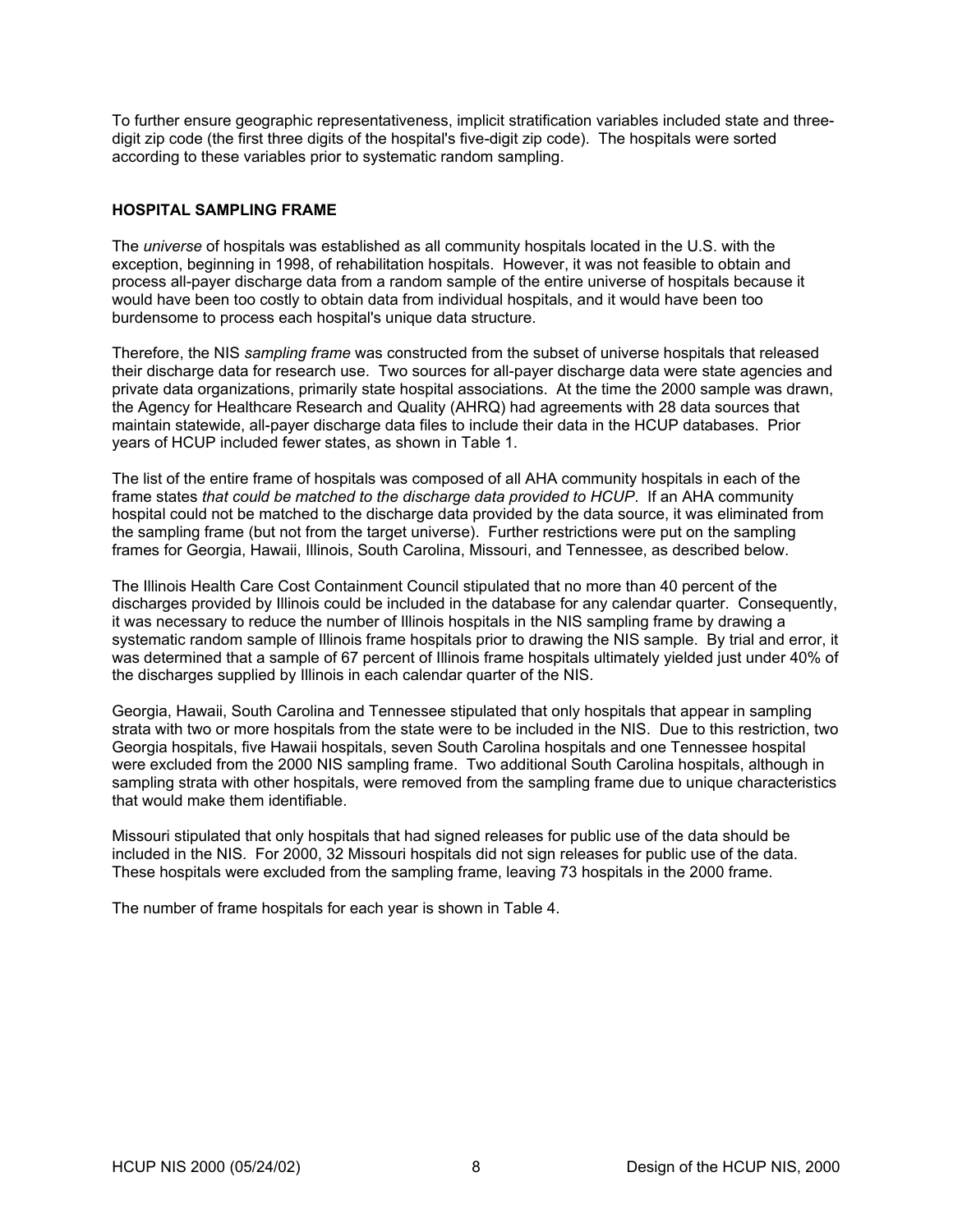<span id="page-11-0"></span>

| Year | Number of<br><b>Hospitals</b> |
|------|-------------------------------|
| 1988 | 1,247                         |
| 1989 | 1,658                         |
| 1990 | 1,620                         |
| 1991 | 1,604                         |
| 1992 | 1,591                         |
| 1993 | 2,168                         |
| 1994 | 2,135                         |
| 1995 | 2,284                         |
| 1996 | 2,268                         |
| 1997 | 2,452                         |
| 1998 | 2,438                         |
| 1999 | 2,520                         |
| 2000 | 3.034                         |

<span id="page-11-1"></span>**Table 4. Hospital Frame**

# **HOSPITAL SAMPLE DESIGN**

#### **Design Requirements**

The NIS is a stratified probability sample of hospitals in the frame, with sampling probabilities calculated to select 20 percent of the universe contained in each stratum. The overall objective was to select a sample of hospitals generalizable to the target universe, which includes hospitals outside the frame (i.e., having zero probability of selection). Moreover, this sample was to be geographically dispersed, yet drawn from the subset of states with inpatient discharge data that agreed to provide such data to the project.

It should be possible, for example, to estimate DRG-specific average lengths of stay over all U.S. hospitals using weighted average lengths of stay, based on averages or regression estimates from the NIS. Ideally, relationships among outcomes and their correlates estimated from the NIS should generally hold across all U.S. hospitals. However, since only 28 states contributed data to this 2000 release, some estimates may differ from estimates from comparative data sources. When possible, estimates based on the NIS should be checked against national benchmarks, such as Medicare data or data from the National Hospital Discharge Survey to determine the appropriateness of the NIS for specific analyses.

The target sample size was 20 percent of the total number of community hospitals in the U.S. for 2000. This sample size was determined by AHRQ based on their experience with similar research databases. Alternative stratified sampling allocation schemes were considered. However, allocation proportional to the number of hospitals is preferred for several reasons: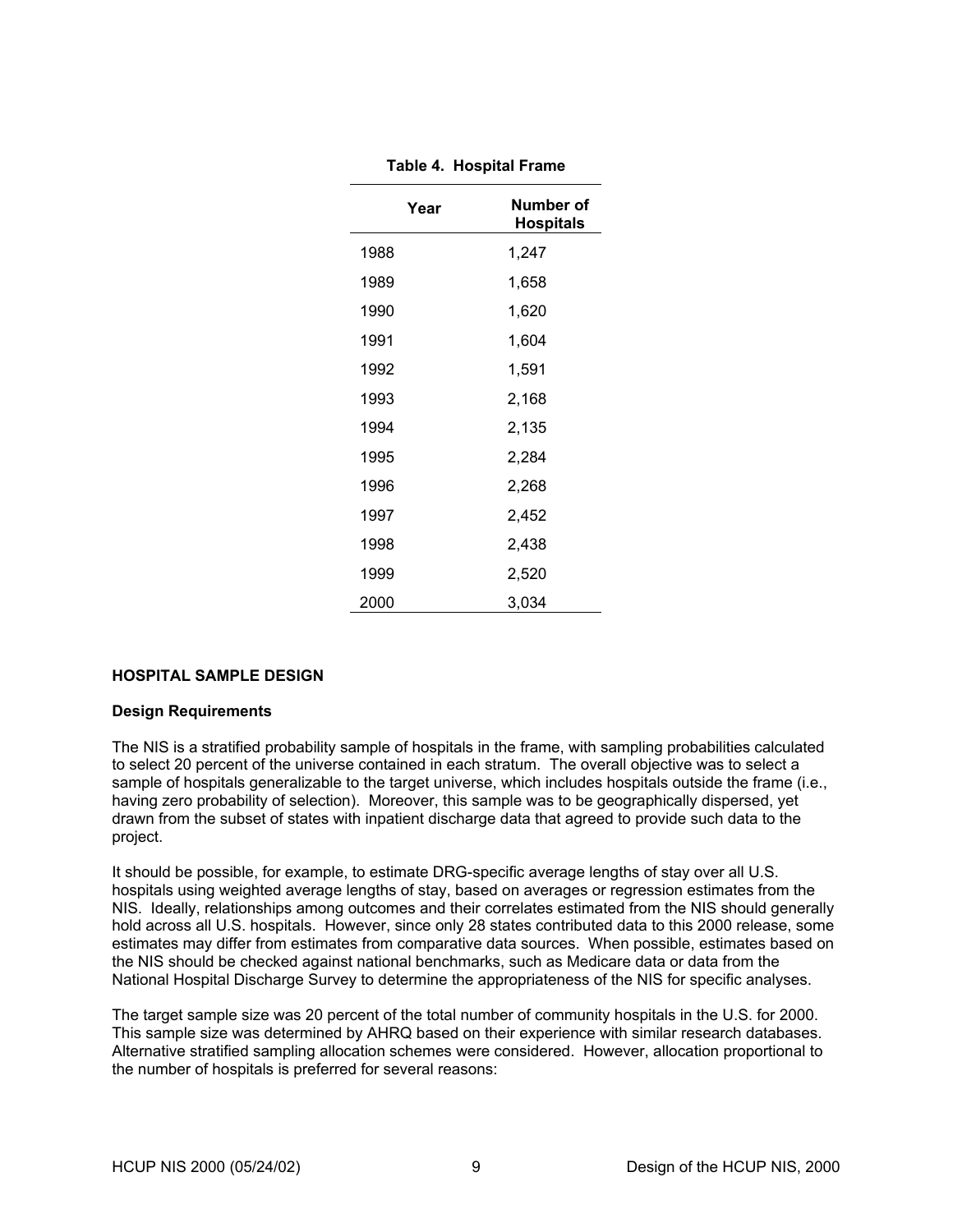- <span id="page-12-0"></span>• AHRQ researchers wanted a simple, easily understood sampling methodology. It was an appealing idea that the NIS sample could be a "miniaturization" of the universe of hospitals (with the obvious geographical limitations imposed by data availability).
- AHRQ statisticians considered other optimal allocation schemes, including sampling hospitals with probabilities proportional to size (number of discharges), and they concluded that sampling with probability proportional to the number of hospitals was preferable. Even though it was recognized that the approach chosen would not be as efficient, the extremely large sample sizes yield good estimates. Furthermore, because the data are to be used for purposes other than producing national estimates, (e.g., regression modeling), it is critical that all hospital types, including small hospitals, are adequately represented.

## **Overview of the Sampling Procedure**

Once the universe of hospitals was stratified, up to 20 percent of the total number of U.S. hospitals was randomly selected within each stratum. If too few frame hospitals were in the stratum, then all frame hospitals were selected for the NIS, subject to sampling restrictions specified by states. To simplify variance calculations, at least two hospitals were drawn from each stratum. If fewer than two frame hospitals were contained in a stratum, then that stratum was merged with an "adjacent" stratum containing hospitals with similar characteristics.

A systematic random sample was drawn from each stratum, after sorting hospitals by state within each stratum, then by the three-digit zip code (the first three digits of the hospital's five-digit zip code) within each state, and then by a random number within each three-digit zip code. These sorts ensured further geographic generalizability of hospitals within the frame states, and random ordering of hospitals within three-digit zip codes.

Generally, three-digit zip codes that are near in value are geographically near within a state. Furthermore, the U.S. Postal Service locates regional mail distribution centers at the three-digit level. Thus, the boundaries tend to be a compromise between geographic size and population size.

#### **Ten Percent Subsamples**

Two nonoverlapping 10 percent subsamples of discharges were drawn from the NIS file for each year. The subsamples were selected by drawing every tenth discharge starting with two different starting points (randomly selected between 1 and 10). Having a different starting point for each of the two subsamples guaranteed that they would not overlap. Discharges were sampled so that 10 percent of each hospital's discharges in each quarter were selected for each of the subsamples. The two samples can be combined to form a single, generalizable 20 percent subsample of discharges.

#### **Change to Hospital Sampling Procedure beginning with the 1998 NIS**

Beginning with the 1998 NIS sampling procedures, all frame hospitals within a stratum have an equal probability of selection for the sample, regardless of whether they had been in prior NIS samples. This deviates from the procedure used for earlier samples, which maximized the longitudinal component of the NIS series.

Further description of the sampling procedures for earlier releases of the NIS can be found in the special report: *Design of the HCUP Nationwide Inpatient Sample, Release 6*. This report is available on the 1997 NIS Documentation CD-ROM and on the HCUP Web site. For a description of the development of the new sample design for 1998 and subsequent data years, see the special report: *Changes in NIS Sampling and Weighting Strategy for 1998.* This report is available on the 2000 NIS Documentation CD-ROM and on the HCUP Web site.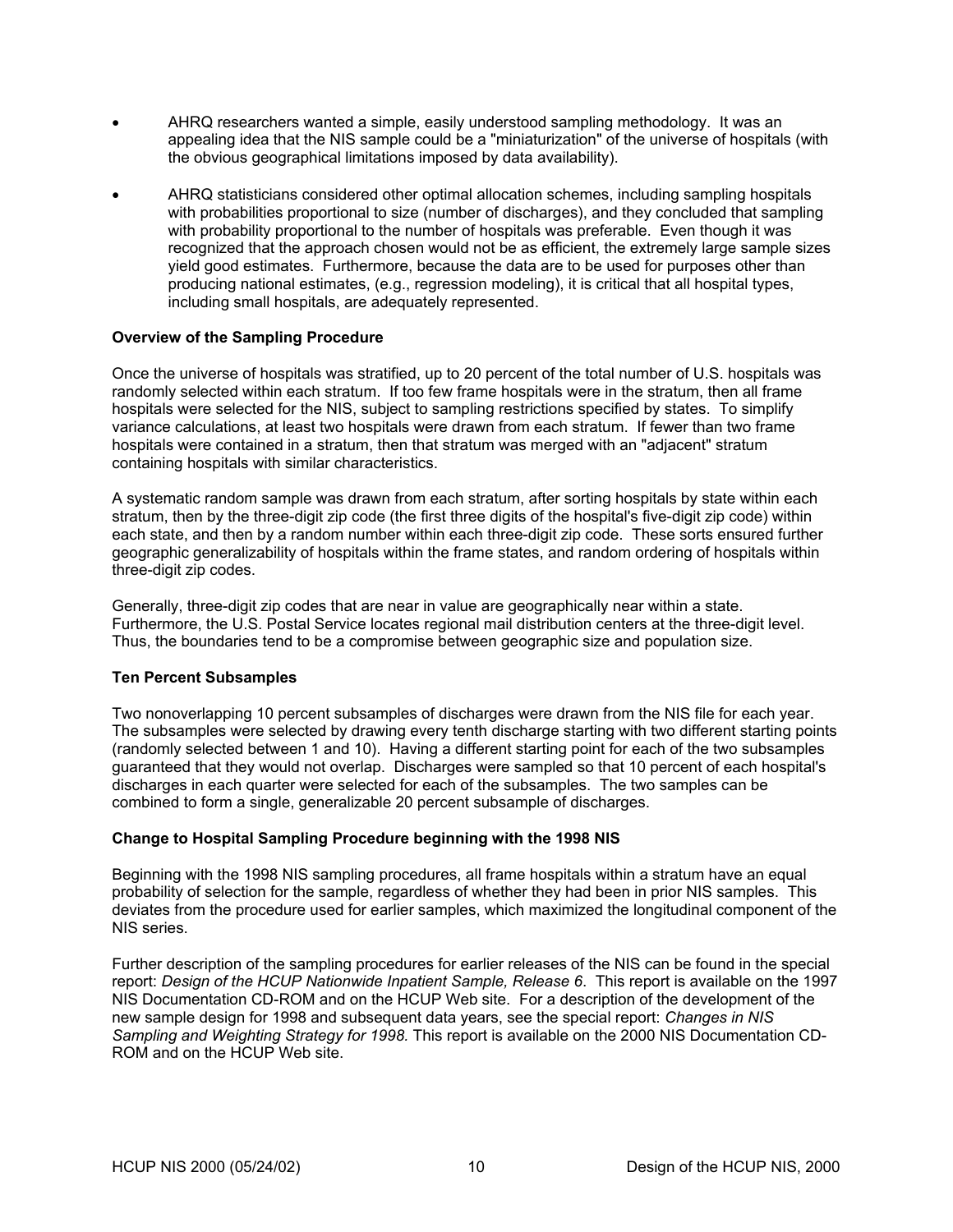#### <span id="page-13-0"></span>**Zero-Weight Hospitals**

Beginning with the 1993 NIS, the NIS samples no longer contain zero-weight hospitals. For a description of zero-weight hospitals in the 1988-1992 samples, see the special report: *Design of the HCUP Nationwide Inpatient Sample, Release 1.* This report is available on the 1988-1992 NIS Documentation CD-ROM.

#### **FINAL HOSPITAL SAMPLE**

[Table 5](#page-13-1) shows the annual numbers of hospitals and discharges in each year of the NIS. For the 1988- 1992 NIS, zero-weight hospitals were maintained to provide a longitudinal sample, so figures are presented for both the regular NIS sample and the total sample.

|                                       | <b>Regular Sample</b> |                                |                               | <b>Total Sample</b>            |
|---------------------------------------|-----------------------|--------------------------------|-------------------------------|--------------------------------|
| Number of<br>Year<br><b>Hospitals</b> |                       | Number of<br><b>Discharges</b> | Number of<br><b>Hospitals</b> | Number of<br><b>Discharges</b> |
| 1988                                  | 758                   | 5,242,904                      | 759                           | 5,265,756                      |
| 1989                                  | 875                   | 6,067,667                      | 882                           | 6,110,064                      |
| 1990                                  | 861                   | 6,156,638                      | 871                           | 6,268,515                      |
| 1991                                  | 847                   | 5,984,270                      | 859                           | 6,156,188                      |
| 1992                                  | 838                   | 6,008,001                      | 856                           | 6,195,744                      |
| 1993                                  | 913                   | 6,538,976                      |                               |                                |
| 1994                                  | 904                   | 6,385,011                      |                               |                                |
| 1995                                  | 938                   | 6,714,935                      |                               |                                |
| 1996                                  | 906                   | 6,542,069                      |                               |                                |
| 1997                                  | 1,012                 | 7,148,420                      |                               |                                |
| 1998                                  | 984                   | 6,827,350                      |                               |                                |
| 1999                                  | 984                   | 7,198,929                      |                               |                                |
| 2000                                  | 994                   | 7,450,992                      |                               |                                |

#### <span id="page-13-1"></span>**Table 5. Number of Sample Hospitals and Discharges, by Year**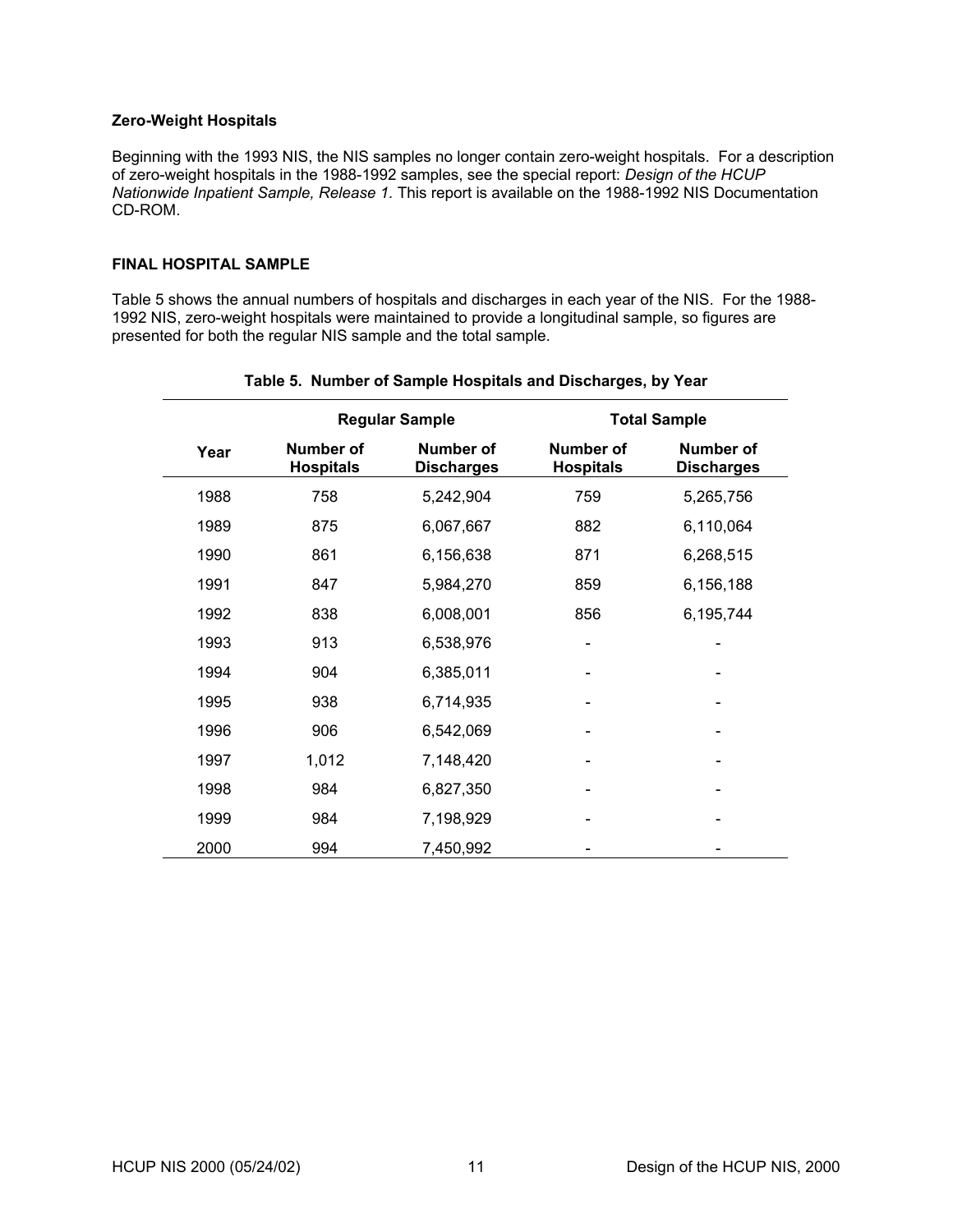<span id="page-14-0"></span>[Table 6](#page-14-1) shows a summary of the 2000 NIS hospital sample by geographic region and the number of:

- universe hospitals (Universe),
- frame hospitals (Frame),
- target hospitals (Target = 20 percent of the universe),
- sampled hospitals (Sample), and
- surplus hospitals (Surplus = Target Sample).

| Frame, Target, Sample and Surplus by Region |                 |              |                                       |        |               |                |  |
|---------------------------------------------|-----------------|--------------|---------------------------------------|--------|---------------|----------------|--|
| <b>Hospital</b><br><b>Region</b>            | <b>Universe</b> | <b>Frame</b> | $%$ of<br><b>Universe</b><br>in Frame | Target | <b>Sample</b> | <b>Surplus</b> |  |
| Northeast                                   | 675             | 610          | 90.4%                                 | 135    | 139           | 4              |  |
| Midwest                                     | 1,398           | 558          | 39.9%                                 | 280    | 286           | 6              |  |
| South                                       | 1,860           | 1,173        | 63.1%                                 | 372    | 381           | 9              |  |
| West                                        | 9,06            | 693          | 76.5%                                 | 181    | 188           |                |  |
| Total                                       | 4,839           | 3,034        | 62.7%                                 | 968    | 994           | 26             |  |

#### <span id="page-14-1"></span>**Table 6. Number of Hospitals in the 2000 Universe, Frame, Target, Sample and Surplus by Region**

For example, in 2000 the Northeast region contained 675 hospitals in the universe. It also contained 610 hospitals in the frame, of which 139 hospitals were drawn for the sample. This was four more than the target sample size of 139 hospitals, resulting in a surplus of four hospitals over the target. The total sample exceeded the target by 26 hospitals, with a resulting sample of 20.5% of the total hospital universe. There was a sample surplus in each region because the number of hospitals sampled in each stratum was rounded up to the next highest integer whenever the sample target of 20 percent of the universe was not an integer number of hospitals.

[Table 7](#page-14-2) shows a summary of the estimated population of the U.S. on July 1, 2000, and of states in the 2000 NIS, by geographic region, based on U.S. Census Bureau population estimates released on the Internet on December 29, 2000. For each geographic region [Table 7](#page-14-2) shows:

- the estimated U.S. population on July 1, 2000,
- the estimated population on July 1, 2000, of states in the 2000 NIS, and
- the percentage of estimated U.S. population included in states in the 2000 NIS.

| <b>Region</b> | <b>Estimated</b><br><b>U.S. Population</b> | <b>Population of</b><br>2000 NIS States | Percent of U.S.<br><b>Population</b><br>in NIS States |  |
|---------------|--------------------------------------------|-----------------------------------------|-------------------------------------------------------|--|
| Northeast     | 53.644.868                                 | 50,745,042                              | 94.6                                                  |  |
| Midwest       | 64.473.034                                 | 29,031,025                              | 45.0                                                  |  |
| South         | 99,991,010                                 | 81,302,933                              | 81.3                                                  |  |
| West          | 63,444,653                                 | 56,280,631                              | 88.7                                                  |  |

# <span id="page-14-2"></span>**Table 7. Percentage of U.S. Population in 2000 NIS States, by Region**

For example, the estimated population of the Northeast region on July 1, 2000 was 53,644,868. The estimated population on July 1, 2000, of states in the Northeast region that were included in the 2000 NIS was 50,745,042. This represents 94.6% of the total Northeast region population. The percentage of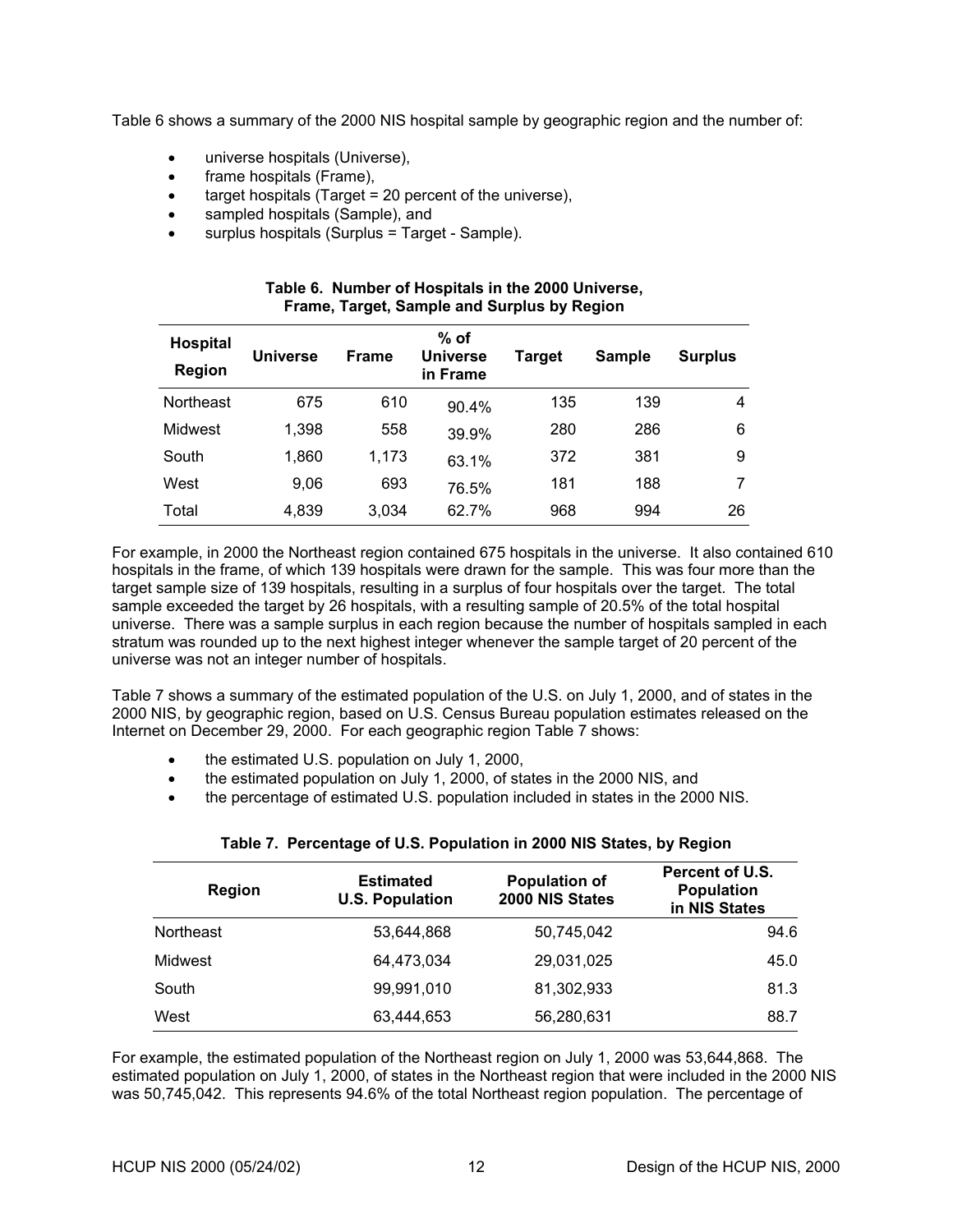estimated U.S population included in states in the 2000 NIS was almost as high in the West (88.7%), but was much lower in the Midwest (45.0%). The four Southern states added to the 2000 NIS have substantially increased the percentage of the regional population included, from 45.9% in the 1999 NIS to 81.3% in the 2000 NIS.

[Table 8](#page-16-1) shows the number of hospitals and discharges in the universe, frame, and sample for each state in the sampling frame for 2000. The difference between the universe and the frame represents the difference in the number of community hospitals in the 2000 AHA Annual Survey of Hospitals and the number of community hospitals for which data were supplied to HCUP in all states except Georgia, Hawaii, Illinois, Missouri and South Carolina.

- The number of hospitals in the Georgia frame is two less than the Georgia universe. Two hospitals were excluded because of sampling restrictions stipulated by Georgia.
- The number of hospitals in the Hawaii frame is eight less than the Hawaii universe. Five hospitals were excluded because of sampling restrictions stipulated by Hawaii, and three hospitals identified in AHA data were not included in the data supplied to HCUP.
- The number of hospitals in the Illinois frame was randomly reduced to approximately 67 percent of the hospitals in the Illinois universe in order to comply with the agreement with the data source concerning the restriction on the number of Illinois discharges.
- The number of hospitals in the Missouri frame is forty-six less than the Missouri universe. Thirtytwo hospitals were excluded because they signed release for confidential use only, and fourteen hospitals identified in AHA data were not included in the data supplied to HCUP.
- The number of hospitals in the South Carolina frame is eleven less than the South Carolina universe. Nine hospitals were excluded because of sampling restrictions stipulated by South Carolina, and two hospitals identified in AHA data were not included in the data supplied to HCUP.
- The number of hospitals in the Tennessee frame is eight less than the Tennessee universe. One hospital was excluded because of sampling restrictions stipulated by Tennessee, and seven hospitals identified in AHA data were not included in the data supplied to HCUP.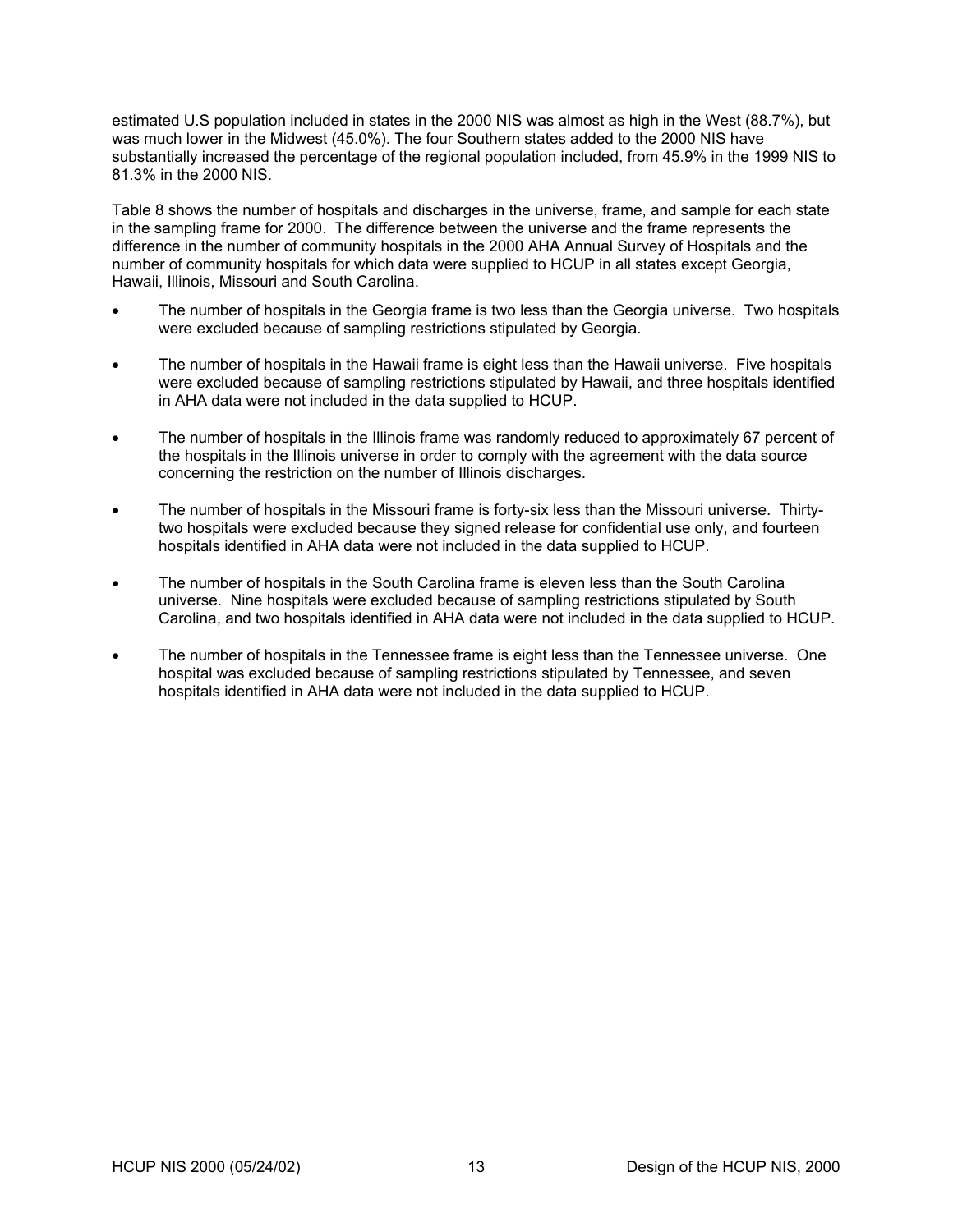| <b>State</b> | Number of<br><b>Hospitals in</b><br><b>Universe</b> | Number of<br><b>Hospitals in</b><br><b>Frame</b> | Number of<br><b>Hospitals</b><br>in Sample | <b>Number of</b><br><b>Discharges</b><br>in Sample |
|--------------|-----------------------------------------------------|--------------------------------------------------|--------------------------------------------|----------------------------------------------------|
| <b>AZ</b>    | 59                                                  | 55                                               | 14                                         | 186,060                                            |
| CA           | 384                                                 | 379                                              | 93                                         | 815,757                                            |
| co           | 67                                                  | 66                                               | 22                                         | 131,639                                            |
| <b>CT</b>    | 34                                                  | 31                                               | 6                                          | 67,516                                             |
| <b>FL</b>    | 193                                                 | 190                                              | 55                                         | 578,074                                            |
| GA           | 150                                                 | 148                                              | 60                                         | 314,302                                            |
| HI           | 21                                                  | 13                                               | 3                                          | 19,619                                             |
| IA           | 115                                                 | 115                                              | 54                                         | 208,064                                            |
| IL           | 194                                                 | 130                                              | 69                                         | 634,799                                            |
| KS           | 133                                                 | 121                                              | 57                                         | 185,410                                            |
| KY           | 100                                                 | 95                                               | 31                                         | 152,427                                            |
| <b>MA</b>    | 73                                                  | 68                                               | 10                                         | 35,261                                             |
| <b>MD</b>    | 48                                                  | 47                                               | 13                                         | 182,428                                            |
| <b>ME</b>    | 36                                                  | 36                                               | 16                                         | 205,671                                            |
| <b>MO</b>    | 119                                                 | 73                                               | 40                                         | 322,345                                            |
| <b>NC</b>    | 112                                                 | 109                                              | 36                                         | 343,893                                            |
| <b>NJ</b>    | 76                                                  | 75                                               | 16                                         | 221,254                                            |
| <b>NY</b>    | 213                                                 | 213                                              | 49                                         | 545,429                                            |
| <b>OR</b>    | 59                                                  | 58                                               | 18                                         | 94,703                                             |
| PA           | 192                                                 | 187                                              | 42                                         | 371,138                                            |
| <b>SC</b>    | 62                                                  | 51                                               | 20                                         | 118,436                                            |
| <b>TN</b>    | 116                                                 | 108                                              | 31                                         | 162,266                                            |
| <b>TX</b>    | 408                                                 | 287                                              | 93                                         | 723,081                                            |
| UT           | 41                                                  | 40                                               | 14                                         | 22,629                                             |
| <b>VA</b>    | 86                                                  | 84                                               | 21                                         | 227,599                                            |
| <b>WA</b>    | 83                                                  | 82                                               | 24                                         | 169,811                                            |
| WI           | 120                                                 | 119                                              | 66                                         | 356,523                                            |
| <b>WV</b>    | 54                                                  | 54                                               | 21                                         | 54,858                                             |
| <b>TOTAL</b> | 3,348                                               | 3,034                                            | 994                                        | 7,450,992                                          |

<span id="page-16-1"></span><span id="page-16-0"></span>**Table 8. Number of Hospitals and Discharges in the 2000 Universe, Frame, and Sample for States in the Sampling Frame**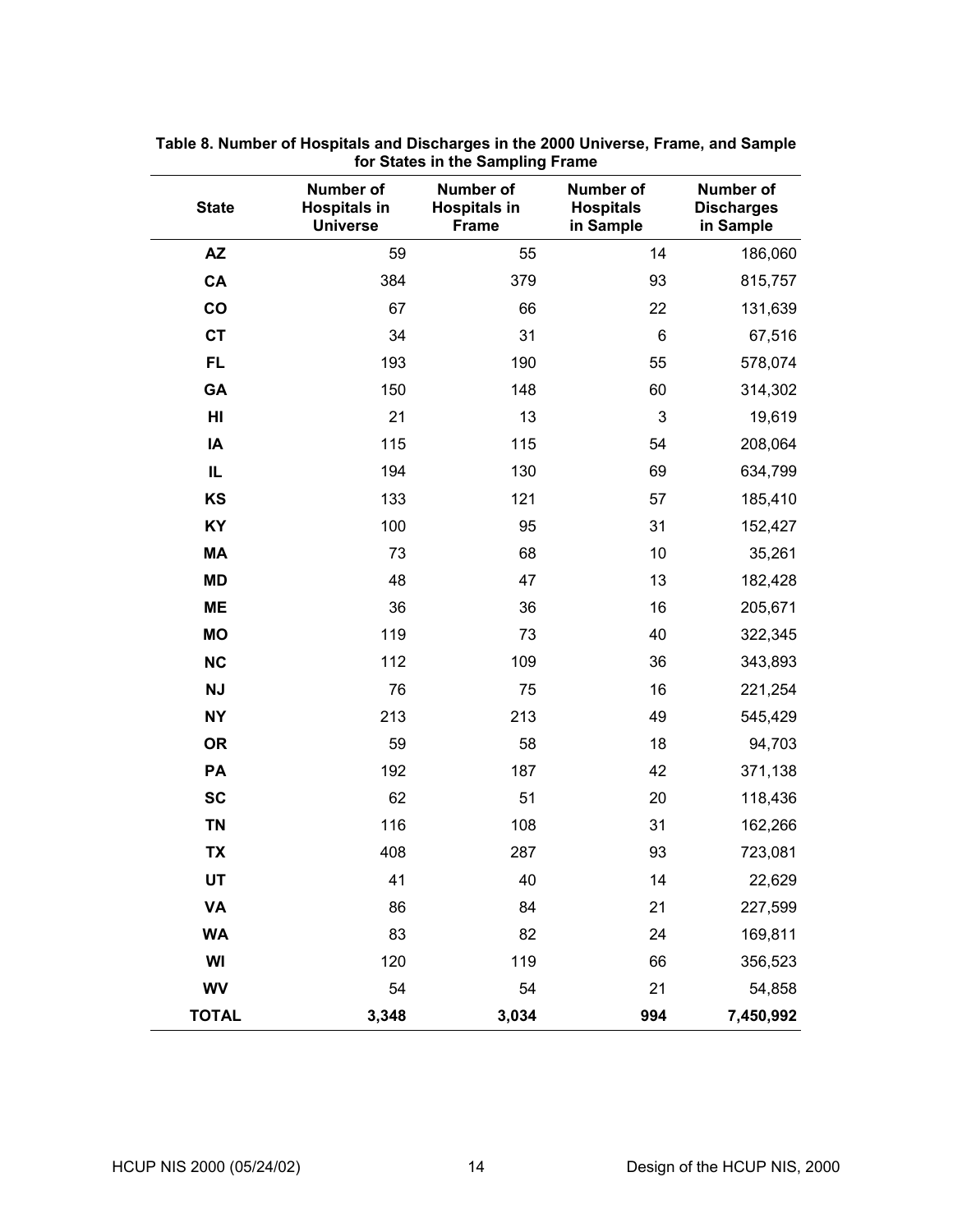<span id="page-17-0"></span>It can be seen in [Table 9](#page-17-1) that only 70% of Texas hospitals were supplied to HCUP. Certain Texas statelicensed hospitals are exempt from statutory reporting requirements. Exempt hospitals include:

- 1. Hospitals that do not seek insurance payment or government reimbursement, and <br>2. Rural providers.
- Rural providers.

The Texas statute that exempts rural providers from being required to submit data defines a hospital as a rural provider if it:

(I) is located in a county that:

- (A) has a population estimated by the United States Bureau of the Census to be not more than 35,000 as of July 1 of the most recent year for which county population estimates have been published; or
- (B) has a population of more than 35,000, but that does not have more than 100 licensed hospital beds and is not located in an area that is delineated as an urbanized area by the United States Bureau of the Census; and

(II) is not a state-owned hospital or a hospital that is managed or directly or indirectly owned by an individual, association, partnership, corporation, or other legal entity that owns or manages one or more other hospitals.

These exemptions apply primarily to the smaller hospitals, and as can be seen from [Table 9](#page-17-1) below, small hospitals are substantially less likely to be included in the sampling frame, while larger hospitals are more likely to be included.

| <b>Bed Size</b><br>Category | Number of<br>non-rehab<br><b>AHA</b><br>Community<br><b>Hospitals</b> | Number of<br><b>AHA</b><br><b>Discharges</b> | Number of<br><b>Hospitals</b><br>In Sampling<br><b>Frame</b> | Number of<br><b>Hospitals</b><br><b>Not</b><br>Included in<br><b>Sampling</b><br>Frame | <b>Percent of</b><br><b>Hospitals</b><br>Included in<br><b>Sampling</b><br><b>Frame</b> | Percent of<br><b>Discharges</b><br>Included in<br><b>Sampling</b><br><b>Frame</b> |
|-----------------------------|-----------------------------------------------------------------------|----------------------------------------------|--------------------------------------------------------------|----------------------------------------------------------------------------------------|-----------------------------------------------------------------------------------------|-----------------------------------------------------------------------------------|
| Small                       | 199                                                                   | 350,660                                      | 109                                                          | 90                                                                                     | 55%                                                                                     | 80%                                                                               |
| Medium                      | 127                                                                   | 935,381                                      | 99                                                           | 28                                                                                     | 78%                                                                                     | 92%                                                                               |
| Large                       | 82                                                                    | 1,388,588                                    | 79                                                           | 3                                                                                      | 96%                                                                                     | 99%                                                                               |
| <b>TOTAL</b>                | 408                                                                   | 2,674,629                                    | 121                                                          | 287                                                                                    | <b>70%</b>                                                                              | 94%                                                                               |

#### <span id="page-17-1"></span>**Table 9. Texas Hospitals Included and Excluded from Sampling Frame by Bed Size Category**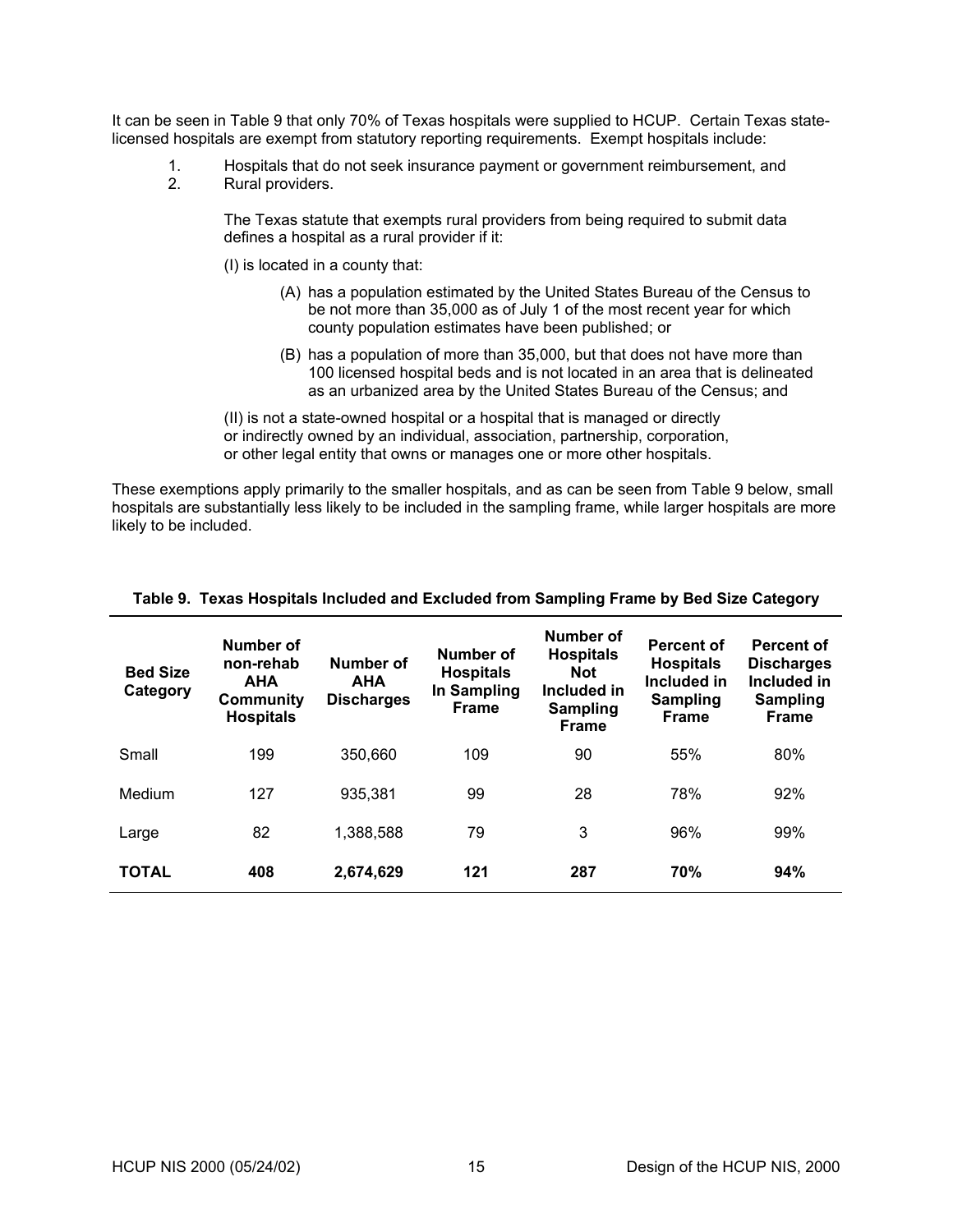<span id="page-18-0"></span>While the number of hospitals omitted appears sizable, it can be seen in [Table 10](#page-18-1) below that the hospitals available to the NIS includes 94% of AHA inpatient discharges from Texas hospitals. At the hospital level, over 85% of non-profit hospitals and 95% of proprietary hospitals are included in the NIS sampling frame.

| Included in<br><b>Sampling</b><br><b>Frame</b> | Control       | Number of<br>non-rehab<br><b>AHA</b><br>Community<br><b>Hospitals</b> | Number of<br><b>AHA</b><br><b>Discharges</b> | Mean<br><b>Bed</b><br><b>Size</b> | <b>Percent</b><br>οf<br><b>Hospitals</b> | Percent of<br><b>Discharges</b> |
|------------------------------------------------|---------------|-----------------------------------------------------------------------|----------------------------------------------|-----------------------------------|------------------------------------------|---------------------------------|
|                                                | <b>Public</b> | 95                                                                    | 103,987                                      | 31                                | 73%                                      | 22%                             |
| <b>NO</b>                                      | Non-Profit    | 19                                                                    | 39,193                                       | 54                                | 13%                                      | 3%                              |
|                                                | Proprietary   | 7                                                                     | 14,485                                       | 41                                | 5%                                       | $2\%$                           |
| <b>TOTAL HOSPITALS NOT IN FRAME</b>            |               | 121                                                                   | 157,665                                      | 35                                | 30%                                      | 6%                              |
|                                                |               |                                                                       |                                              |                                   |                                          |                                 |
|                                                | <b>Public</b> | 36                                                                    | 360,358                                      | 183                               | 27%                                      | 78%                             |
| <b>YES</b>                                     | Non-Profit    | 123                                                                   | 1,294,022                                    | 194                               | 87%                                      | 97%                             |
|                                                | Proprietary   | 128                                                                   | 862,584                                      | 141                               | 95%                                      | 98%                             |
| <b>TOTAL FRAME HOSPITALS</b>                   |               | 287                                                                   | 2,516,964                                    | 169                               | 70%                                      | 94%                             |
| <b>ALL</b>                                     |               | 408                                                                   | 2,674,629                                    | 130                               | 100%                                     | 100%                            |

# <span id="page-18-1"></span>**Table 10. Texas Hospitals and Discharges Included and Excluded from Sampling Frame By Control**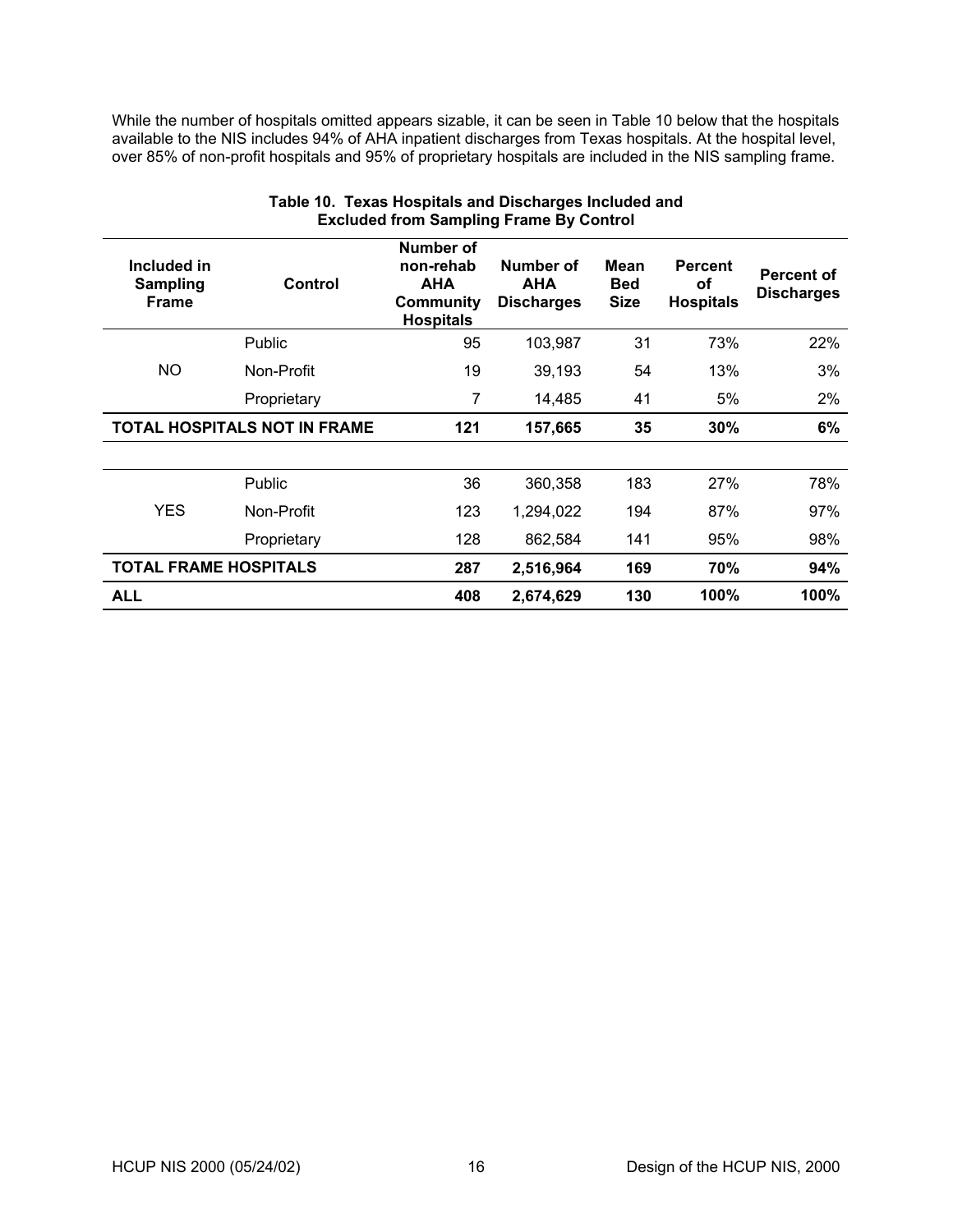<span id="page-19-0"></span>

The above map shows that hospitals were sampled throughout each region of the United States. It also shows the effect of stratification on the sample. In the Northeast and West, where a higher proportion of states are represented, relatively fewer hospitals are sampled from each state than in the South and Midwest, where the proportion of states in the NIS is lower.

# **SAMPLING WEIGHTS**

Although the sampling design was simple and straightforward, it is necessary to incorporate sample weights to obtain state and national estimates. Therefore, sample weights were developed separately for hospital- and discharge-level analyses. Hospital-level weights were developed to weight NIS sample hospitals to the hospital universe. Similarly, discharge-level weights were developed to weight NIS sample discharges to the hospital universe.

# **Hospital Weights**

Hospital weights to the universe were calculated by post-stratification. For each year, hospitals were stratified on the same variables that were used for sampling: geographic region, urban/rural location, teaching status, bed size, and control. The strata that were collapsed for sampling were also collapsed for sample weight calculations. Within stratum s, each NIS sample hospital's universe weight was calculated as:

 $W_s$ (universe) =  $N_s$ (universe) ÷  $N_s$ (sample),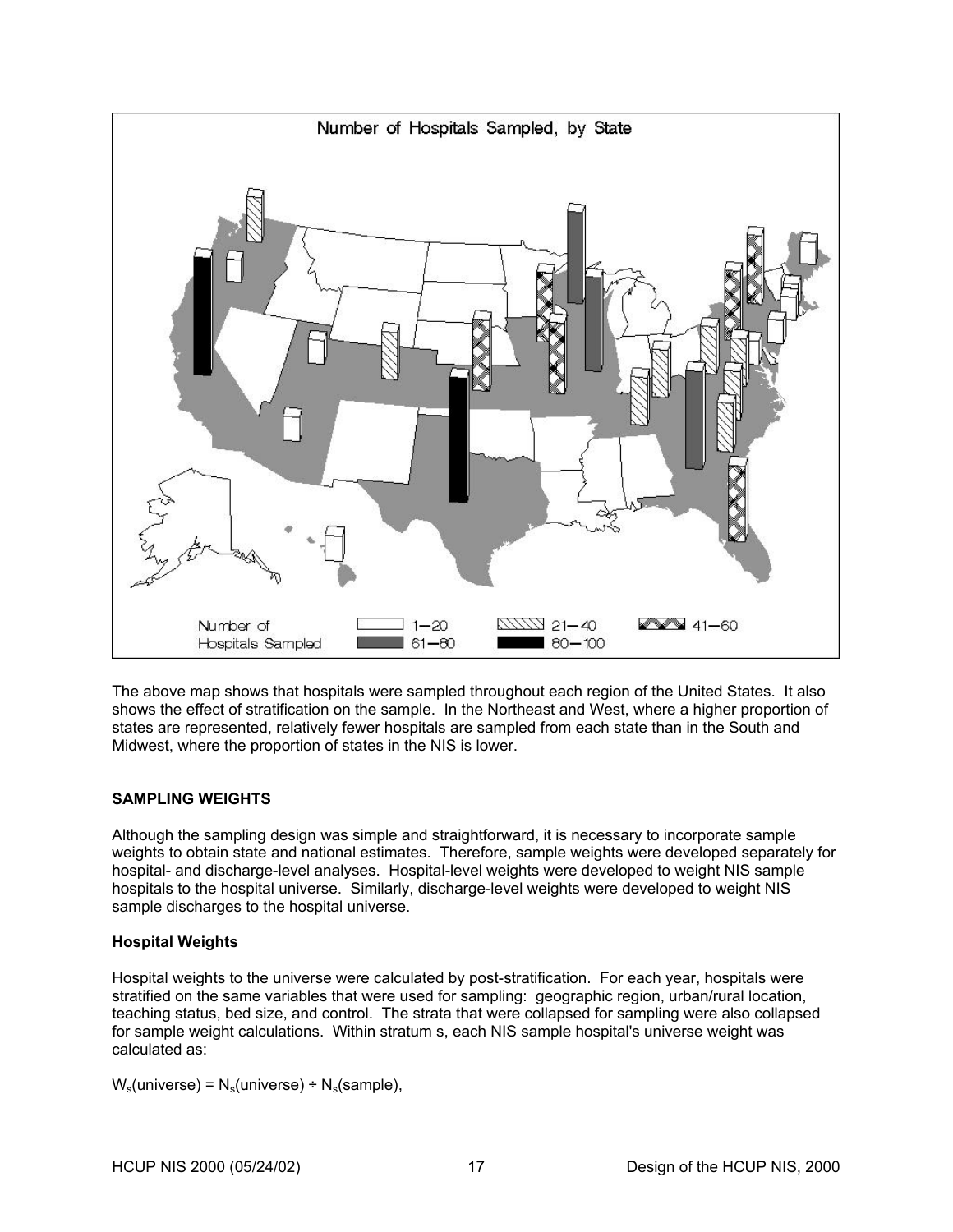<span id="page-20-0"></span>where  $W_s$ (universe) was the hospital universe weight,  $N_s$ (universe) and  $N_s$ (sample) were the number of community hospitals within stratum s in the universe and sample, respectively. Thus, each hospital's universe weight (HOSPWT) is equal to the number of universe hospitals it represented during that year. Since 20% of the hospitals in each stratum were sampled when possible, the hospital weights are usually around five.

# **Discharge Weights**

The calculations for discharge-level sampling weights were similar to the calculations of hospital-level sampling weights. The discharge weights usually are constant for all discharges within a stratum.

The only exceptions were for strata with sample hospitals that, according to the AHA files, were open for the entire year but contributed less than their full year of data to the NIS. For those hospitals, we *adjusted* the number of observed discharges by a factor of 4 ÷ Q, where Q was the number of calendar quarters for which the hospital contributed discharges to the NIS. For example, when a sample hospital contributed only two quarters of discharge data to the NIS, the *adjusted* number of discharges was double the observed number. This adjustment was done only for weighting purposes. The NIS dataset only includes the actual (unadjusted) number of observed discharges.

With that minor adjustment, each discharge weight is essentially equal to the number of AHA universe discharges that each sampled discharge represented in its stratum. This calculation was possible because the number of total discharges was available for every hospital in the universe from the AHA files. Each universe hospital's AHA discharge total was calculated as the sum of newborns and hospital discharges.

Discharge weights to the universe were calculated by post-stratification. Hospitals were stratified just as they were for universe hospital weight calculations. Within stratum s, for hospital i, each NIS sample discharge's universe weight was calculated as:

 $DW_{\text{is}}(\text{universe}) = [DN_{\text{s}}(\text{universe}) \div \text{ADN}_{\text{s}}(\text{sample})] * (4 \div Q_{\text{i}}),$ 

where  $DW_{is}$ (universe) was the discharge weight,  $DN_s$ (universe) was the number of discharges from community hospitals in the universe within stratum s; ADN<sub>s</sub>(sample) was the number of *adjusted* discharges from sample hospitals selected for the NIS; and  $Q_i$  was the number of quarters of discharge data contributed by hospital i to the NIS (usually  $Q_i$  = 4). Thus, each discharge's weight (DISCWT) is equal to the number of universe discharges it represented in stratum s during that year. Since all discharges from 20% of the hospitals in each stratum were sampled when possible, the discharge weights are usually around five.

In the 2000 NIS files, the discharge weight data elements are named DISCWT and DISCWTCHARGE. To produce national estimates, use DISCWT or DISCWTCHARGE to weight sampled discharges in the Core file to the discharges from all non-rehabilitation community hospitals located in the U.S.

- Prior to the 2000 NIS, DISCWTCHARGE is not available, and DISCWT should be used to create all national estimates.
- For the 2000 NIS, DISCWT should be used to create national estimates for all analyses except those that involve total charges, and DISCWTCHARGE should be used to create national estimates of total charges. Texas discharges were not included in the calculation of DISCWTCHARGE, and DISCWTCHARGE was set to zero for all Texas discharges because total charges were not available for the first half of the year from that state. Consequently, DISCWTCHARGE differs from DISCWT for NIS hospitals in the South region.

# **Discharge Weights for 10 Percent Subsamples**

In the 10 percent subsamples, each discharge had a 10 percent chance of being drawn. Therefore, the discharge weights contained in the Hospital Weights file were multiplied by 10 for each of the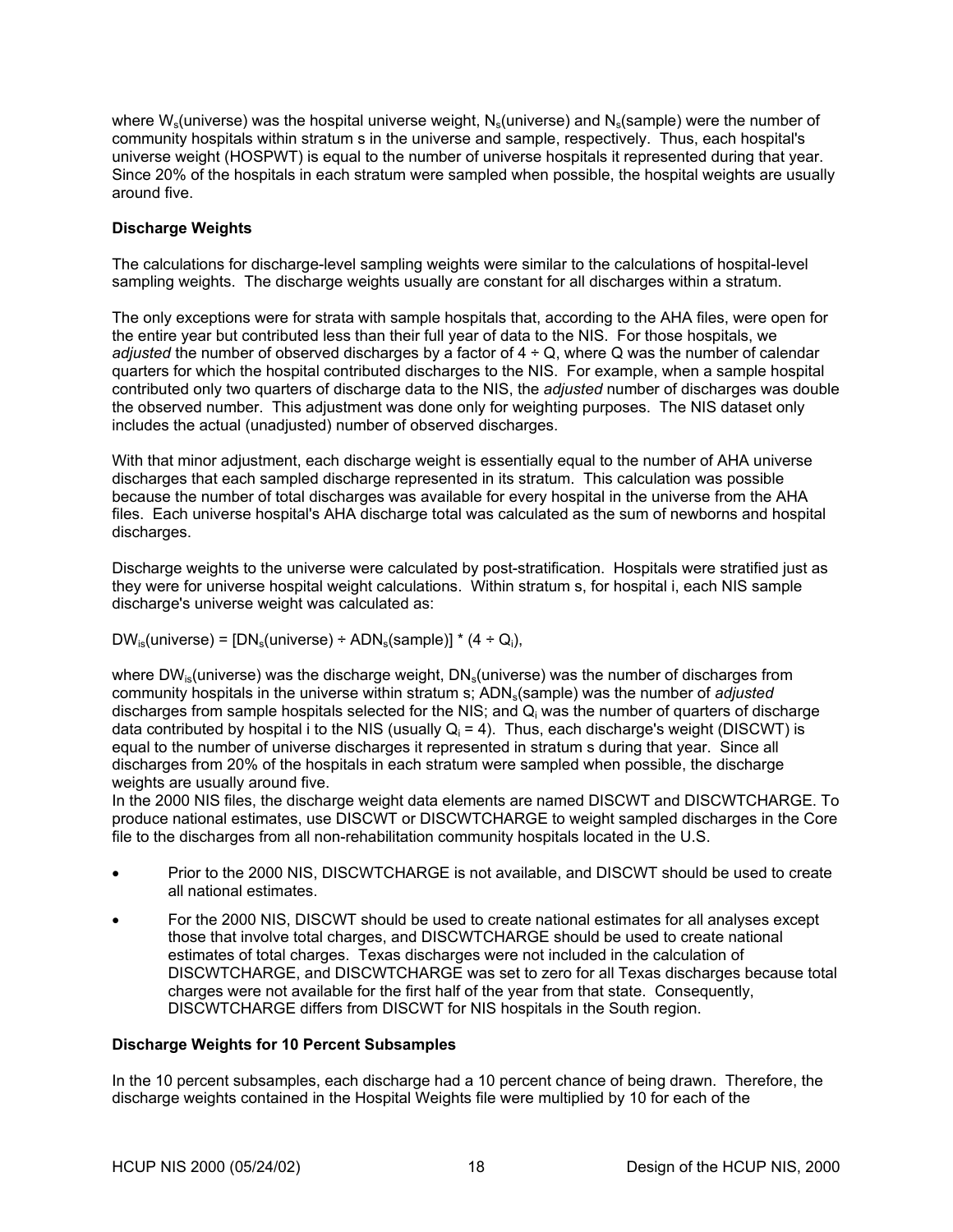<span id="page-21-0"></span>subsamples, and DISCWT or DISCWTCHARGE should be multiplied by 5 for the two subsamples combined.

# **DATA ANALYSIS**

# **Variance Calculations**

It may be important for researchers to calculate a measure of precision for some estimates based on the NIS sample data. Variance estimates must take into account both the sampling design and the form of the statistic. The sampling design was a stratified, single-stage cluster sample. A stratified random sample of hospitals (clusters) was drawn and then *all* discharges were included from each selected hospital.

If hospitals inside the frame were similar to hospitals outside the frame, the sample hospitals can be treated as if they were randomly selected from the entire universe of hospitals within each stratum. Standard formulas for a stratified, single-stage cluster sampling without replacement could be used to calculate statistics and their variances in most applications.

A multitude of statistics can be estimated from the NIS data. Several computer programs are listed below that calculate statistics and their variances from sample survey data. Some of these programs use general methods of variance calculations (e.g., the jackknife and balanced half-sample replications) that take into account the sampling design. However, it may be desirable to calculate variances using formulas specifically developed for some statistics.

These variance calculations are based on finite-sample theory, which is an appropriate method for obtaining cross-sectional, nationwide estimates of outcomes. According to finite-sample theory, the intent of the estimation process is to obtain estimates that are precise representations of the nationwide population at a specific point in time. In the context of the NIS, any estimates that attempt to accurately describe characteristics (such as expenditure and utilization patterns or hospital market factors) and interrelationships among characteristics of hospitals and discharges during a specific year from 1988 to 2000 should be governed by finite-sample theory.

Alternatively, in the study of hypothetical population outcomes not limited to a specific point in time, analysts may be less interested in specific characteristics from the finite population (and time period) from which the *sample* was drawn, than they are in hypothetical characteristics of a conceptual "superpopulation" from which any particular finite *population* in a given year might have been drawn. According to this superpopulation model, the nationwide population in a given year is only a snapshot in time of the possible interrelationships among hospital, market, and discharge characteristics. In a given year, all possible interactions between such characteristics may not have been observed, but analysts may wish to predict or simulate interrelationships that may occur in the future.

Under the finite-population model, the variances of estimates approach zero as the sampling fraction approaches one, since the population is defined at that point in time, and because the estimate is for a characteristic as it existed at the time of sampling. This is in contrast to the superpopulation model, which adopts a stochastic viewpoint rather than a deterministic viewpoint. That is, the nationwide population in a particular year is viewed as a random sample of some underlying superpopulation over time. Different methods are used for calculating variances under the two sample theories. The choice of an appropriate method for calculating variances for nationwide estimates depends on the type of measure and the intent of the estimation process.

# **Computer Software for Variance Calculations**

The hospital weights will be useful for producing hospital-level statistics for analyses that use the *hospital* as the unit of analysis, and the discharge weights will be useful for producing discharge-level statistics for analyses that use the *discharge* as the unit of analysis. The discharge weights would be used to weight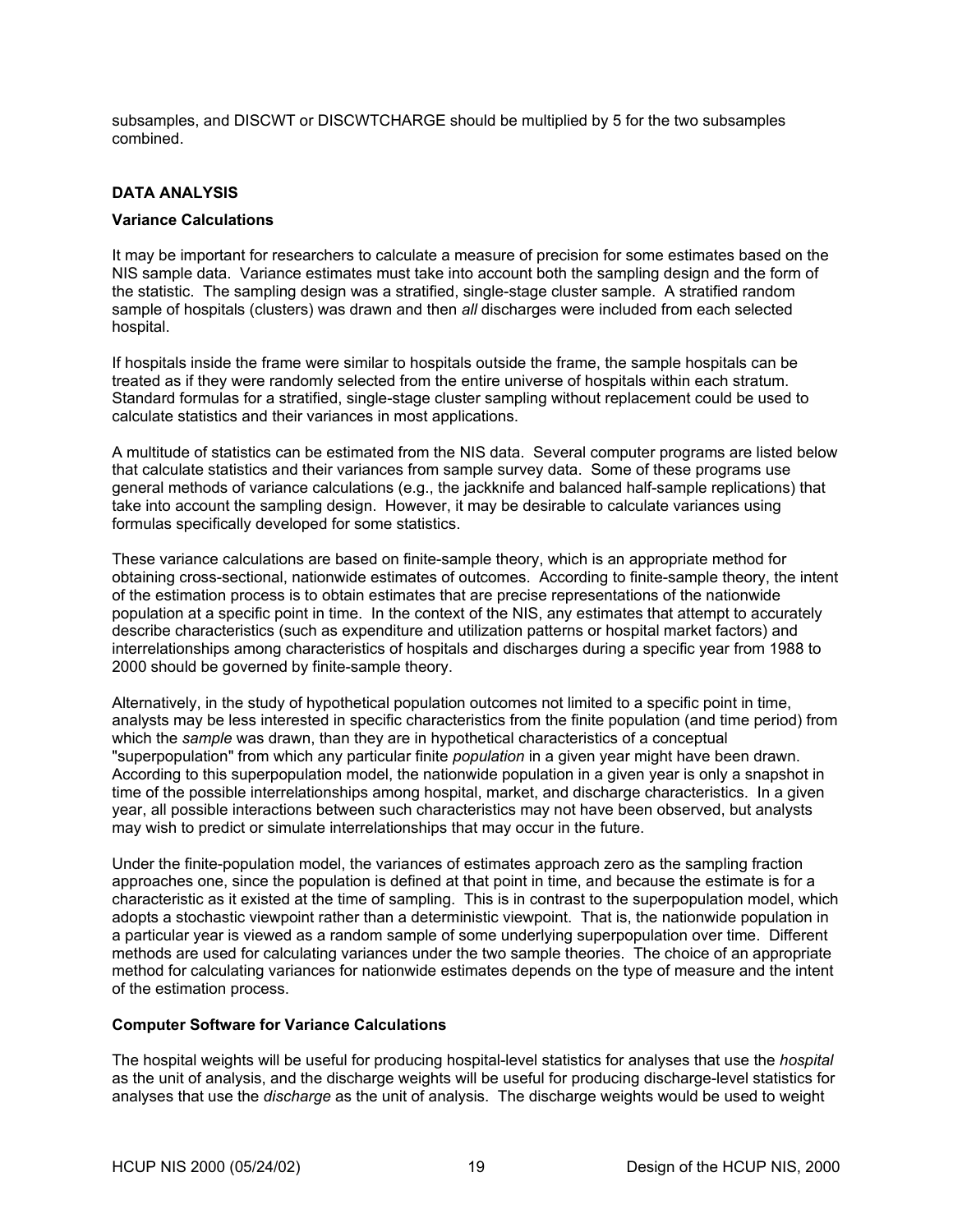<span id="page-22-0"></span>the sample data in estimating population statistics.

In most cases, computer programs are readily available to perform these calculations. Several statistical programming packages allow weighted analyses.<sup>2</sup> For example, nearly all SAS (Statistical Analysis System) procedures incorporate weights. In addition, several statistical analysis programs have been developed that specifically calculate statistics and their standard errors from survey data. Version 8 of SAS contains procedures (PROC SURVEYMEANS and PROC SURVEYREG) for calculating statistics based on specific sampling designs. STATA and SUDAAN are two other common statistical software packages that do calculations for numerous statistics arising from the stratified, single-stage cluster sampling design. Examples of the use of SAS, SUDAAN and STATA to calculate variances in the NIS are presented in the special report: *Calculating Nationwide Inpatient Sample Variances, 2000*. This report is available on the 2000 NIS Documentation CD-ROM and on the HCUP Web site. For an excellent review of programs to calculate statistics from survey data, visit the following web site: http://www.fas.harvard.edu/~stats/survey-soft/.

The NIS database includes a Hospital Weights file with variables required by these programs to calculate finite population statistics. In addition to the sample weights described earlier, hospital identifiers (Primary Sampling Units or PSUs), stratification variables, and stratum-specific totals for the numbers of discharges and hospitals are included so that finite-population corrections (FPCs) can be applied to variance estimates.

In addition to these subroutines, standard errors can be estimated by validation and cross-validation techniques. Given that a very large number of observations will be available for most analyses, it may be feasible to set aside a part of the data for validation purposes. Standard errors and confidence intervals can then be calculated from the validation data.

If the analytical file is too small to set aside a large validation sample, cross-validation techniques may be used. For example, tenfold cross-validation would split the data into ten equal-sized subsets. The estimation would take place in ten iterations. In each iteration, the outcome of interest is predicted for one-tenth of the observations by an estimate based on a model fit to the other nine-tenths of the observations. Unbiased estimates of error variance are then obtained by comparing the actual values to the predicted values obtained in this manner.

Finally, it should be noted that a large array of hospital-level variables are available for the entire universe of hospitals, including those outside the sampling frame. For instance, the variables from the AHA surveys and from the Medicare Cost Reports are available for nearly all hospitals. To the extent that hospital-level outcomes correlate with these variables, they may be used to sharpen regional and nationwide estimates.

As a simple example, each hospital's number of cesarean sections would be correlated with their total number of deliveries. The number of cesarean sections must be obtained from discharge data, but the number of deliveries is available from AHA data. Thus, if a regression can be fit predicting cesarean sections from deliveries based on the NIS data, that regression can then be used to obtain hospitalspecific estimates of the number of cesarean sections for all hospitals in the universe.

# **Longitudinal Analyses**

Hospitals that continue in the NIS for multiple consecutive years are a subset of the hospitals in the NIS for any one of those years. Consequently, longitudinal analyses of hospital-level outcomes may be biased if they are based on any subset of NIS hospitals limited to continuous NIS membership. In particular, such subsets would tend to contain fewer hospitals that opened, closed, split, merged, or changed strata. Further, the sample weights were developed as annual, cross-sectional weights rather than longitudinal weights. Therefore, different weights might be required, depending on the statistical methods employed by the analyst.

One approach to consider in hospital-level longitudinal analyses is to use repeated-measure models that